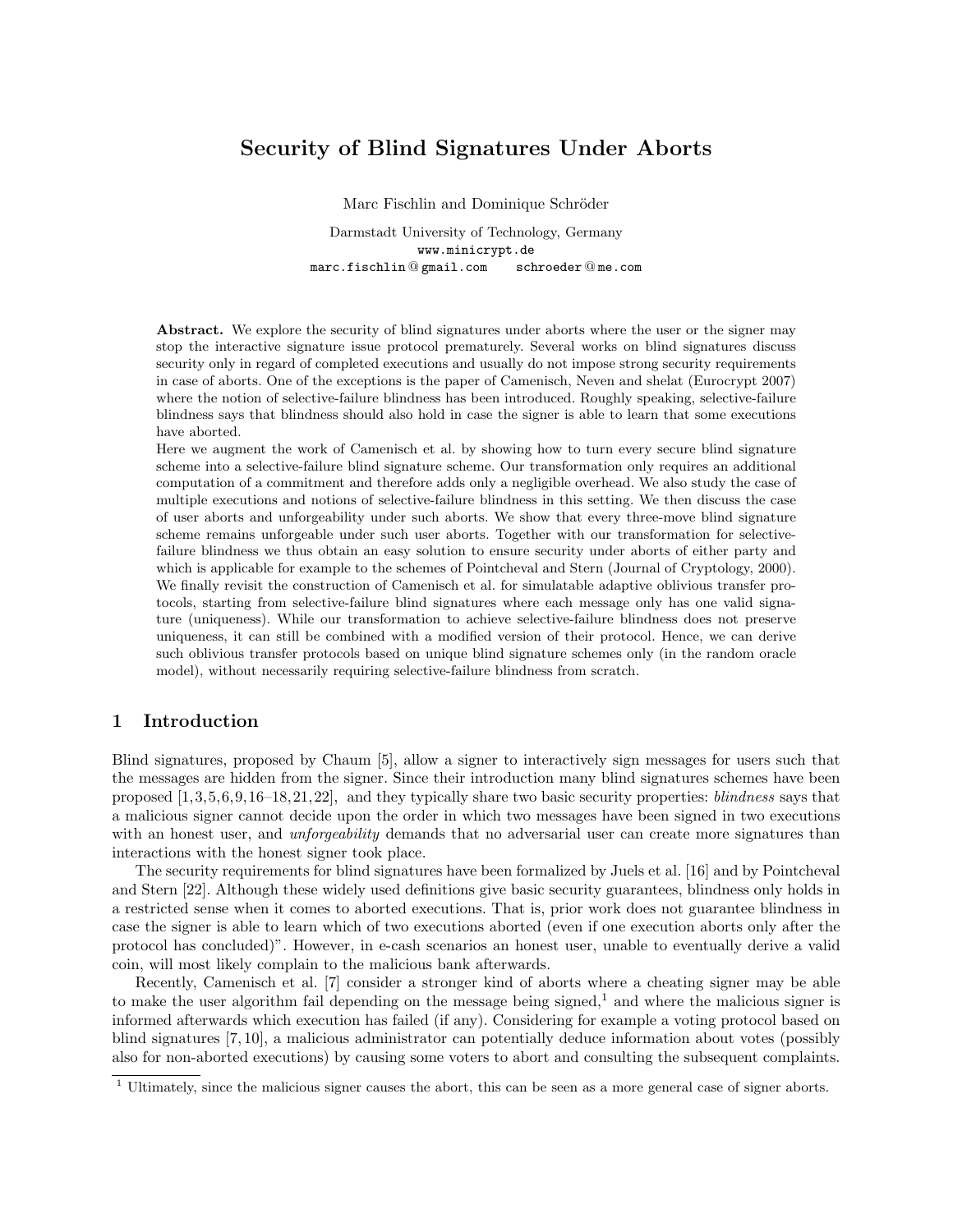As for user aborts and unforgeability, albeit the definitions [16] and [22] are identical in spirit, the "onemore" notion in [22] leaves two possible interpretations: either the adversarial user is deemed to generate one more signature than executions with the signer have been initiated (i.e., even counting executions in which the user aborts), or the malicious user needs to output one more signature than executions have been completed (i.e., allowing user aborts). In fact, this ambiguity re-appears in many works about blind signatures, some explicitly counting initiated executions [3, 9, 15], some emphatically referring to completed executions  $[6, 16, 18, 21]$  and some remaining vague, too  $[1, 7, 14]$ .

For both cases, user and signer aborts, the stronger notions are desirable of course. For a blind signature scheme used to sign coins in an e-cash system, for instance, a malicious signer may otherwise abort executions deliberately and, by this, may be able to revoke unlinkability of coins. Vice versa, if unforgeability says that no adversarial user is able to create more signatures than interactions with the signer have been initiated, and no requirement about aborted sessions is imposed, then an adversarial user could potentially derive more signatures from such aborted executions. The signing bank could generally charge users for executions, which have stopped early. Yet, if the connection in the signing process breaks down accidently, the honest user is most likely unable to derive the coin and would hence be reluctant to pay for the transaction The bank may then gracefully waive the fee for such aborted executions, but still needs to handle forgery attempts.

Related Work. As mentioned before, Camenisch et al. [7] have already considered the limitations of the standard blindness notion. They have introduced an extension called selective-failure blindness in which the a malicious signer should not be able to force an honest user to abort the signature issue protocol because of a certain property of the user's message, which would disclose some information about the message to the signer. They present a construction of a simulatable oblivious transfer protocols from so-called unique selective-failure blind signature schemes (in the random oracle model) for which the signature is uniquely determined by the message. Since the main result of the work [7] is the construction of oblivious transfer protocols, the authors note that Chaum's scheme [5] and Boldyreva's protocol [3] are examples of such selective-failure blind schemes, but do not fully explore the relationship to (regular) blindness.

Hazay et al. [15] present a concurrently-secure blind signature scheme and, as part of this, they also introduce a notion called a-posteriori blindness. This notion considers blindness of multiple executions between the signer and the user (as opposed to two sessions as in the basic case), and addresses the question how to deal with executions in which the user cannot derive a signature. However, the definition of a-posteriori blindness is neither known to be implied by ordinary blindness, nor implies it ordinary blindness (as sketched in [15]). Thus, selective-failure blindness does not follow from this notion.

Aborts of players have also been studied under the notion of fairness in two-party and multi-party computations, especially for the exchange of signatures, e.g. [2, 11, 13]. Fairness should guarantee that one party obtains the output of the joint computation if and only if the other party receives it. Note, however, that in case of blind signatures the protocol only provides a one-sided output to the user (namely, the signature). In addition, solutions providing fairness usually require extra assumptions like a trusted third party in case of disputes, or they add a significant overhead to the underlying protocol.

Our Results. We pick up the idea of selective-failure blindness to deal with signer aborts and expand the work of Camenisch et al. [7] towards its relationship to blindness and further constructions of such schemes. We first show that selective-failure blindness is indeed a strictly stronger notion than regular blindness. We also extend the notion of selective-failure blindness to multiple executions, particularly addressing aborts of a subset of executions. We give two possible definitions for the multi-execution case and prove them to be equivalent. We then show that blindness in the basic case of two executions suffices to guarantee security in the case of many sessions and discuss the relation to a-posteriori blindness [15].

Next we present a general transformation which turns every secure blind signature scheme into a selectivefailure blind scheme. Our transformation only requires an additional commitment of the message, which the user computes before the actual protocol starts and which the user then uses in the original protocol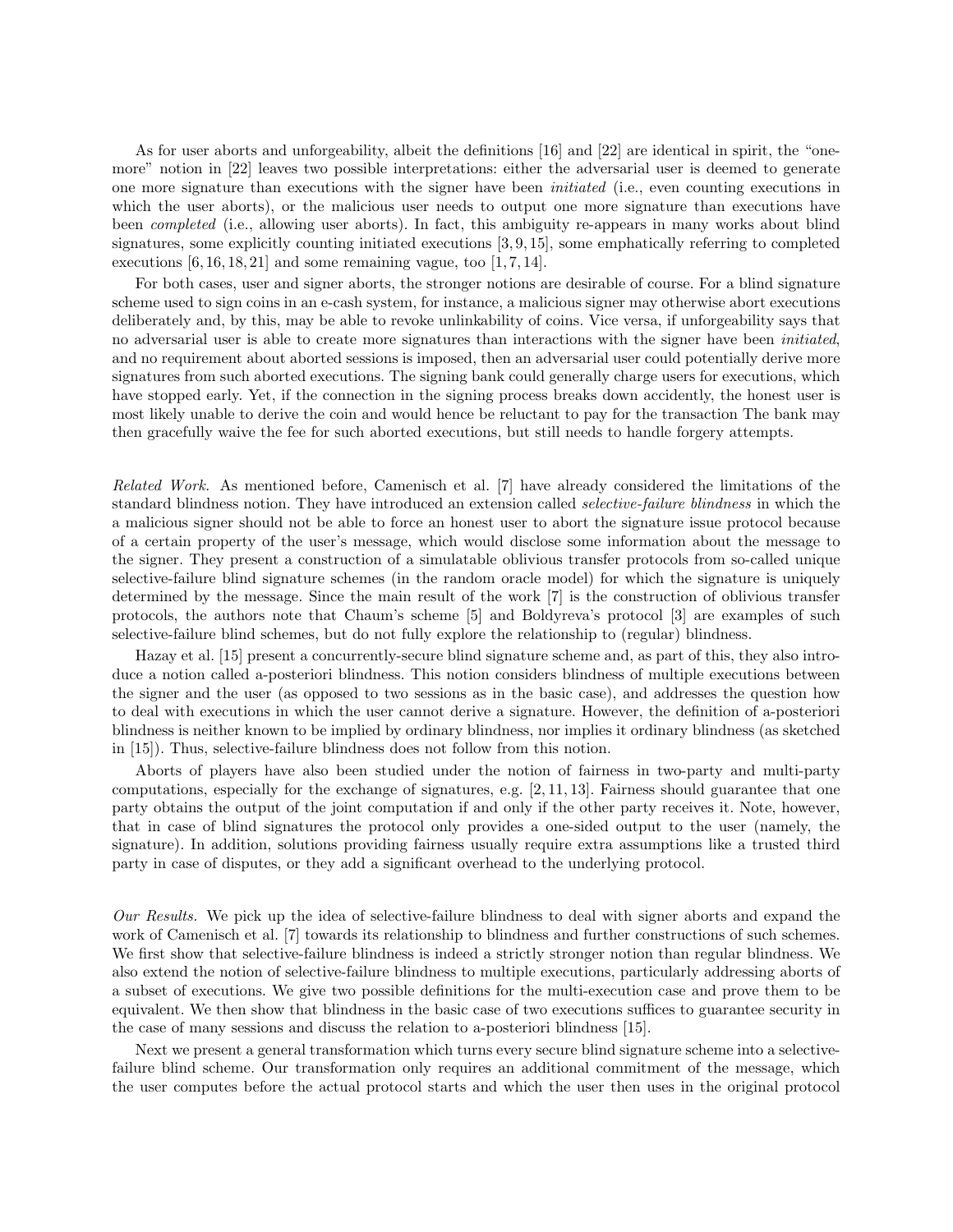instead of the message itself.<sup>2</sup> Since the commitment is non-interactive, our transformation inherits important characteristics of the underlying protocol like the number of moves and concurrent security.

It should be noted, though, that the transformation destroys uniqueness (i.e., that each message has only one valid signature per key pair), as as required by [7] to derive oblivious transfer from such blind signatures. However, we show that our transformation is still applicable if we modify the oblivious transfer protocol of [7] slightly. Hence, we can now easily obtain an adaptive oblivious transfer from any unique blind signature scheme such that the protocol is simulatable in presence of failures. Put differently, we show that selective-failure blindness is not necessary to obtain such oblivious transfer protocols, but uniqueness is sufficient. We note that like the original protocol in [7] this result is in the random oracle model.

We finally study the case of user aborts and show that every three-move blind signature scheme is unforgeable under user aborts. While this is clear for two-move schemes like Chaum's protocol [5] our result shows that this remains true for other schemes like the ones by Pointcheval and Stern [22]. We show that, in general, this does not hold for schemes with four or more moves, assuming the existence of a secure two-move blind signature scheme. It remains open if there is a non-trivial and efficient transformation to take care of user aborts for schemes with more than three moves.<sup>3</sup>

In summary, our transformation to achieve selective-failure blindness, together with the result about user aborts, shows that any scheme with two or three moves can be efficiently turned into one, which is secure under aborts (of either party).

## 2 Blind Signatures

To define blind signatures formally we introduce the following notation for interactive executions between algorithms X and Y. By  $(a, b) \leftarrow \langle \mathcal{X}(x), \mathcal{Y}(y) \rangle$  we denote the joint execution of X and Y, where x is the private input of X and y defines the private input of Y. The private output of X equals a and the private output of Y is b. We write  $\mathcal{Y}^{(\mathcal{X}(x),\cdot)}(y)$  if Y can invoke an unbounded number of executions of the interactive protocol with X in arbitrarily interleaved order. Accordingly,  $\mathcal{X}^{(\cdot,\mathcal{Y}(y_0))}$ ,  $(\cdot,\mathcal{Y}(y_1))$ <sup>1</sup> $(x)$  can invoke arbitrarily ordered executions with  $\mathcal{Y}(y_0)$  and  $\mathcal{Y}(y_1)$ , but interact with each algorithm only once.

**Definition 1 (Blind Signature Scheme).** A blind signature scheme consists of a tuple of efficient algorithms  $BS = (KG_{BS}, \langle S, \mathcal{U} \rangle, Vf_{BS})$  where

Key Generation.  $\mathsf{KG}_{\mathsf{BS}}(1^n)$  for parameter n generates a key pair  $(s_k, p_k)$ .

Signature Issuing. The joint execution of algorithm  $S$ (sk<sub>BS</sub>) and algorithm  $U(p_{k_{\text{BS}}}, m)$  for message  $m \in$  ${0,1}^n$  generates an output  $\sigma$  of the user (and some possibly empty output  $\lambda$  for the signer),  $(\lambda, \sigma) \leftarrow$  $\langle S(\mathit{sk}_{\text{BS}}), \mathcal{U}(\mathit{pk}_{\text{BS}}, m) \rangle$ .

Verification.  $Vf_{BS}(pk_{BS}, m, \sigma)$  outputs a bit.

It is assumed that the scheme is complete, i.e., for any  $n \in \mathbb{N}$ , any  $(s k_{BS}, p k_{BS}) \leftarrow \text{KG}_{BS}(1^n)$ , any message  $m \in \{0,1\}^n$  and any  $\sigma$  output by U in the joint execution of  $\mathcal{S}(sk_{\text{BS}})$  and  $\mathcal{U}(pk_{\text{BS}}, m)$  we have  $\mathsf{Vf}_{\text{BS}}(pk_{\text{BS}}, m, \sigma)$  = 1.

Security of blind signature schemes is defined by unforgeability and blindness [16, 22]. An adversary  $\mathcal{U}^*$  against unforgeability tries to generate  $k+1$  valid message-signatures pairs after at most k completed interactions with the honest signer, where the number of executions is adaptively determined by  $\mathcal{U}^*$  during the attack. To identify completed sessions we assume that the honest signer returns a special symbol ok when having sent the final protocol message in order to indicate a completed execution (from its point of view). We remark that this output is "atomically" connected to the final transmission to the user.

<sup>&</sup>lt;sup>2</sup> This idea has been conjectured by Hazay et al. [15] to also work for a-posteriori blindness. We are not aware of any formal claim or proof in the literature that using a commitment indeed provides security against aborts.

<sup>&</sup>lt;sup>3</sup> By trivial transformations we refer for instance to a solution which ignores the underlying scheme and simply runs, say, Chaum's protocol.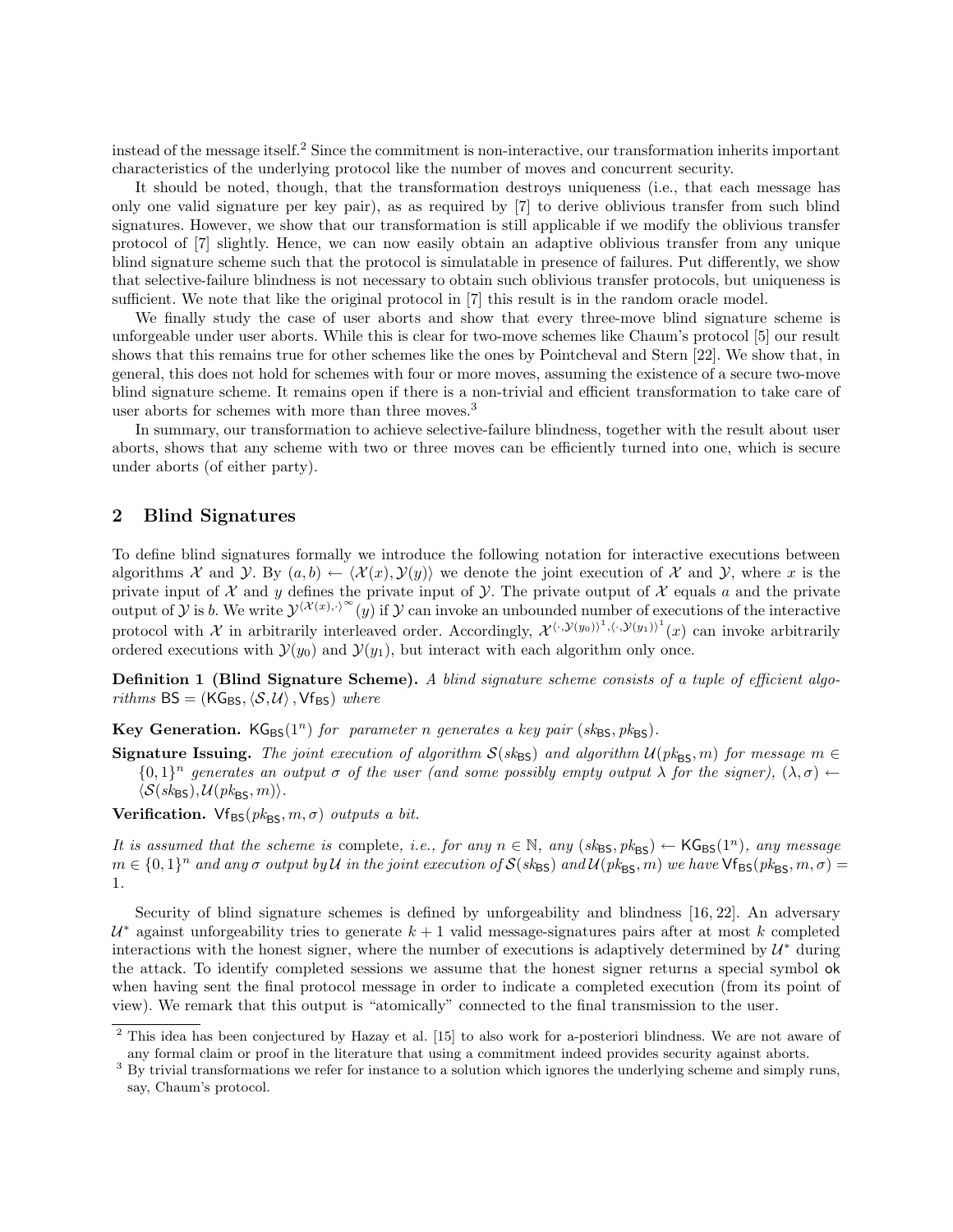The blindness condition says that it should be infeasible for a malicious signer  $S^*$  to decide which of two messages  $m_0$  and  $m_1$  has been signed first in two executions with an honest user U. If one of these executions has returned  $\perp$  then the signer is not informed about the other signature either.

**Definition 2** (Secure Blind Signature Scheme). A blind signature scheme BS = (KG<sub>BS</sub>,  $\langle S, U \rangle$ , Vf<sub>BS</sub>) is called secure if the following holds:

Unforgeability. For any efficient algorithm  $\mathcal{U}^*$  the probability that experiment Unforge $_{\mathcal{U}^*}^{\text{BS}}(n)$  evaluates to 1 is negligible (as a function of n) where

 $\boldsymbol{Experiment}$  Unforge $^{\text{BS}}_{\mathcal{U}^*}(n)$  $(\mathit{sk}_{\text{BS}}, \mathit{pk}_{\text{BS}}) \leftarrow \mathsf{KG}_{\text{BS}}(1^n)$  $((m_1, \sigma_1), \ldots, (m_{k+1}, \sigma_{k+1})) \leftarrow \mathcal{U}^{*(\mathcal{S}(sk_{\text{BS}}), \cdot)^\infty}(pk_{\text{BS}})$ Return 1 iff  $m_i \neq m_j$  for  $1 \leq i < j \leq k+1$ , and  $\mathsf{Vf}_{\mathsf{BS}}(pk_{\mathsf{BS}}, m_i, \sigma_i) = 1 \text{ for all } i = 1, 2, ..., k + 1, \text{ and}$ S has returned ok in at most k interactions.

**Blindness.** For any efficient algorithm  $\mathcal{S}^*$  (working in modes find, issue and guess) the probability that the following experiment Blind $S^{\mathsf{s}}(n)$  evaluates to 1 is negligibly close to 1/2, where

 $Experiment$  Blind $_{\mathcal{S}^*}^{\texttt{BS}}(n)$  $(pk_{\mathsf{BS}}, m_0, m_1, \mathsf{st}_{\mathit{find}}) \leftarrow \mathcal{B}^*(\mathit{find}, 1^n)$  $b \leftarrow \{0, 1\}$  $st_{\mathsf{issue}} \leftarrow \mathcal{B}^{*\langle \cdot, \mathcal{U}(pk_{\mathsf{BS}},m_b)\rangle^1,\langle \cdot, \mathcal{U}(pk_{\mathsf{BS}},m_{1-b})\rangle^1}(\mathsf{issue},\mathsf{st}_{\mathsf{find}})$ and let  $\sigma_b$ ,  $\sigma_{1-b}$  denote the (possibly undefined) local outputs of  $\mathcal{U}(pk_{\text{BS}}, m_b)$  resp.  $\mathcal{U}(pk_{\text{BS}}, m_{1-b}).$ set  $(\sigma_0, \sigma_1) = (\perp, \perp)$  if  $\sigma_0 = \perp$  or  $\sigma_1 = \perp$  $b^* \leftarrow \mathcal{B}^*(\textit{guess}, \sigma_0, \sigma_1, \textit{st}_\textit{issue})$ return 1 iff  $b = b^*$ .

# 3 Selective-Failure Blindness

In this section we review the definition of selective-failure blindness and show that selective-failure blindness is a strictly stronger requirement than the basic blindness property. Second, we discuss how to extend selective-failure blindness to multiple executions.

#### 3.1 Definition

Camenisch et al. [7] put forward the notion of selective-failure blindness, which says that a malicious signer  $\mathcal{S}^*$  cannot force the user algorithm  $\mathcal U$  to abort based on the specific message and that blindness should also hold in case the signer is able to learn that some executions have aborted. This is formalized by informing  $S^*$  which instance has aborted (i.e., if the left, the right, or both user instances have failed):

**Definition 3.** A blind signature scheme  $BS = (KG_{BS}, \langle S, \mathcal{U} \rangle, Vf_{BS})$  is called selective-failure blind if it is unforgeable (as in Definition 2) and the following holds:

Selective-Failure Blindness. For any efficient algorithm  $S^*$  (which works in modes find, issue and guess) the probability that experiment SFBlind ${}^{BS}_{S^*}(n)$  evaluates to 1 is negligibly close to 1/2 where

Experiment SFBlind $_{\mathcal{S}^*}^{\text{BS}}(n)$  $\left( \mathit{pk}_{\mathsf{BS}}, m_0, m_1, \beta_{\mathit{find}} \right) \leftarrow \mathcal{S}^*(\mathit{find}, 1^n)$  $b \leftarrow \{0, 1\}$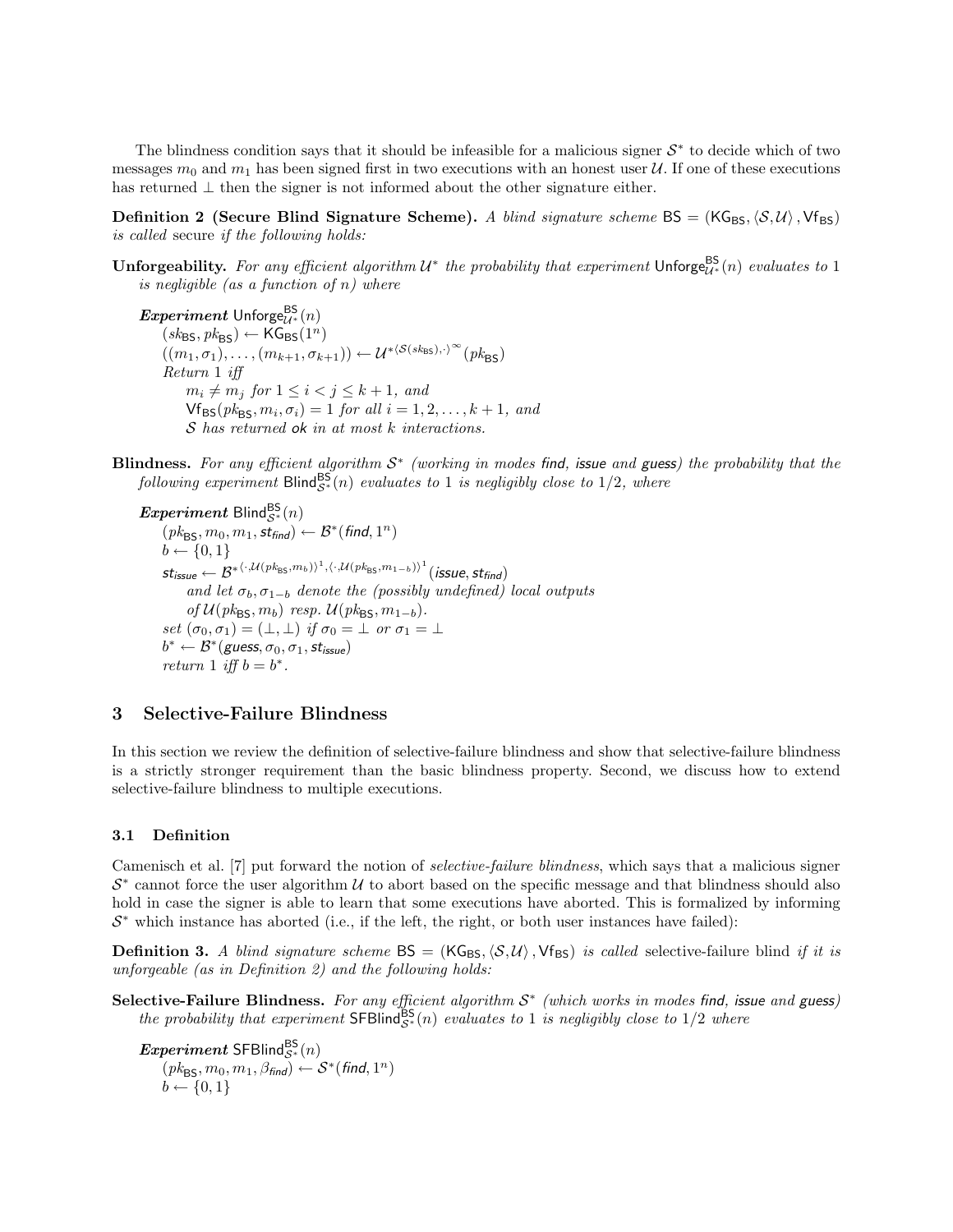$\beta_{\mathsf{issue}} \leftarrow \mathcal{S}^{*\langle \cdot, \mathcal{U}(pk_\mathsf{BS},m_b))^1, \langle \cdot, \mathcal{U}(pk_\mathsf{BS},m_{1-b}) \rangle^1}(\mathsf{issue}, \beta_\mathsf{find})$ and let  $\sigma_b$ ,  $\sigma_{1-b}$  denote the (possibly undefined) local outputs of  $\mathcal{U}(pk_{\text{BS}}, m_b)$  resp.  $\mathcal{U}(pk_{\text{BS}}, m_{1-b})$ . define answer as: left if only the first execution has failed, right if only the second execution has failed, both if both executions have failed, and  $(\sigma_b, \sigma_{1-b})$  otherwise.  $b^* \leftarrow \mathcal{S}^*(\textit{guess}, \text{answer}, \beta_{\text{issue}})$ Return 1 iff  $b = b^*$ .

### 3.2 Relation to Regular Blindness

We first prove formally the fact that selective-failure blindness implies regular blindness. Then we separate the notion by turning a secure blind signature scheme into a one which is still secure but provably not selective-failure blind.

**Proposition 1.** Every selective-failure blind signature scheme  $BS_{SF}$  is also a secure blind signature scheme.

The claim follows easily and the formal proof is given in the full version.

Proposition 2. If there exists a secure blind signature scheme BS, then there exists a secure blind signature scheme  $BS_{\overline{SE}}$  which is not selective-failure blind.

*Proof.* We modify BS slightly into a scheme  $BS_{\overline{SF}}$  which is identical to BS, except that we modify the key generation algorithm and add a break condition into the user algorithm. More precisely, let  $BS = (KG_{BS},$  $\langle S, U \rangle$ , Vf<sub>BS</sub>) be a secure blind signature scheme. We define the new blind signature scheme BS<sub>SF</sub> as

- **KeyGen.** KG<sub>SF</sub> first sets  $m_{\text{max}} = 1^n$  as the maximum of the lexicographical order over *n*-bit strings. It then executes the key generation algorithm of the underlying blind signature scheme  $(s_{\text{BS}}, p_{\text{BS}}) \leftarrow \text{KG}_{\text{BS}}(1^n)$ and returns  $(s\&\overline{\mathsf{s}_\mathsf{F}}, p\&\overline{\mathsf{s}_\mathsf{F}}) = (s\&\mathsf{BS},(p\&\mathsf{BS},m_{\max}))$ .
- Signing Protocol. The interactive signing protocol remains unchanged except for one modification. The user algorithm checks after the last move of the protocol (and after computing the signature  $\sigma$ ) that  $m \leq m_{\text{max}}$  and, if so, returns the signature  $\sigma$ , and  $\perp$  otherwise.
- Verification. The verification algorithm returns the result of  $Vf_{BS}$ .

The modified scheme is clearly complete, as the case  $m > m<sub>max</sub>$  for an honest signer never occurs and because the initial protocol is complete. Obviously, if the blind signature scheme BS is unforgeable, then  $BS_{\overline{SE}}$  is also unforgeable. This is easy to see as the malicious user may simply ignore the break condition.

Concerning blindness, first note that the malicious signer  $S^*$  is allowed to choose the public key and thus to pick some other value  $m^*_{\text{max}}$ . As a malicious signer  $\mathcal{S}^*$  is not informed which of the executions has failed (if any), setting some other value  $m^*_{\text{max}}$  than the predetermined maximum and possibly causing an abort does not lend any additional power to  $S^*$ . To see this, note that the user algorithm does not abort prematurely if  $m > m_{\text{max}}$ . Hence, from the (malicious) signer's point of view, the interaction is indistinguishable from an honest execution. It therefore follows that  $BS_{\overline{SF}}$  still satisfies blindness.

We finally show that the modified scheme does not fulfill selective-failure blindness. Consider an malicious signer  $S^*$  in experiment SFBlind ${}^{BS}_{S^*}(n)$ . In the first step the adversary  $S^*$  computes a key pair  $(s_k, p_k) \leftarrow$  $\mathsf{KG}_{\mathsf{BS}}(1^n)$ , it sets  $m^*_{\max} = 10^{n-1}$  and picks two messages  $m_0 = 0^n, m_1 = 1^n$  such that  $m_0 \le m^*_{\max} < m_1$ . It outputs a public key  $pk_{\overline{SF}} = (pk_{\overline{BS}}, m^*_{\text{max}})$  together with the message  $m_0, m_1$  as defined in the first step of the experiment. Next,  $\mathcal{S}^*$  has black-box access to two honest user instances (as described in experiment **SFBlind**<sup>BS</sup><sub> $(s^{(n)})$ </sub> where the first algorithm takes as input  $(pk_{\overline{SF}}, m_b)$  and the second user algorithm receives  $(pk_{\overline{SF}}, m_{1-b})$ . In both executions  $S^*$  acts like the honest signer with key  $sk_{\overline{SF}} = sk_{\text{BS}}$ . Then  $S^*$  is eventually informed which of the executions has failed, i.e., receives left or right (as  $S^*$  has access to honest user instances, the case where both executions fail cannot occur by the completeness condition). The adversary  $S^*$  returns  $b^* = 1$  if the left instance has failed, otherwise it returns  $b^* = 0$ .

It follows straightforwardly that the adversary  $S^*$  succeeds in predicting b with probability 1.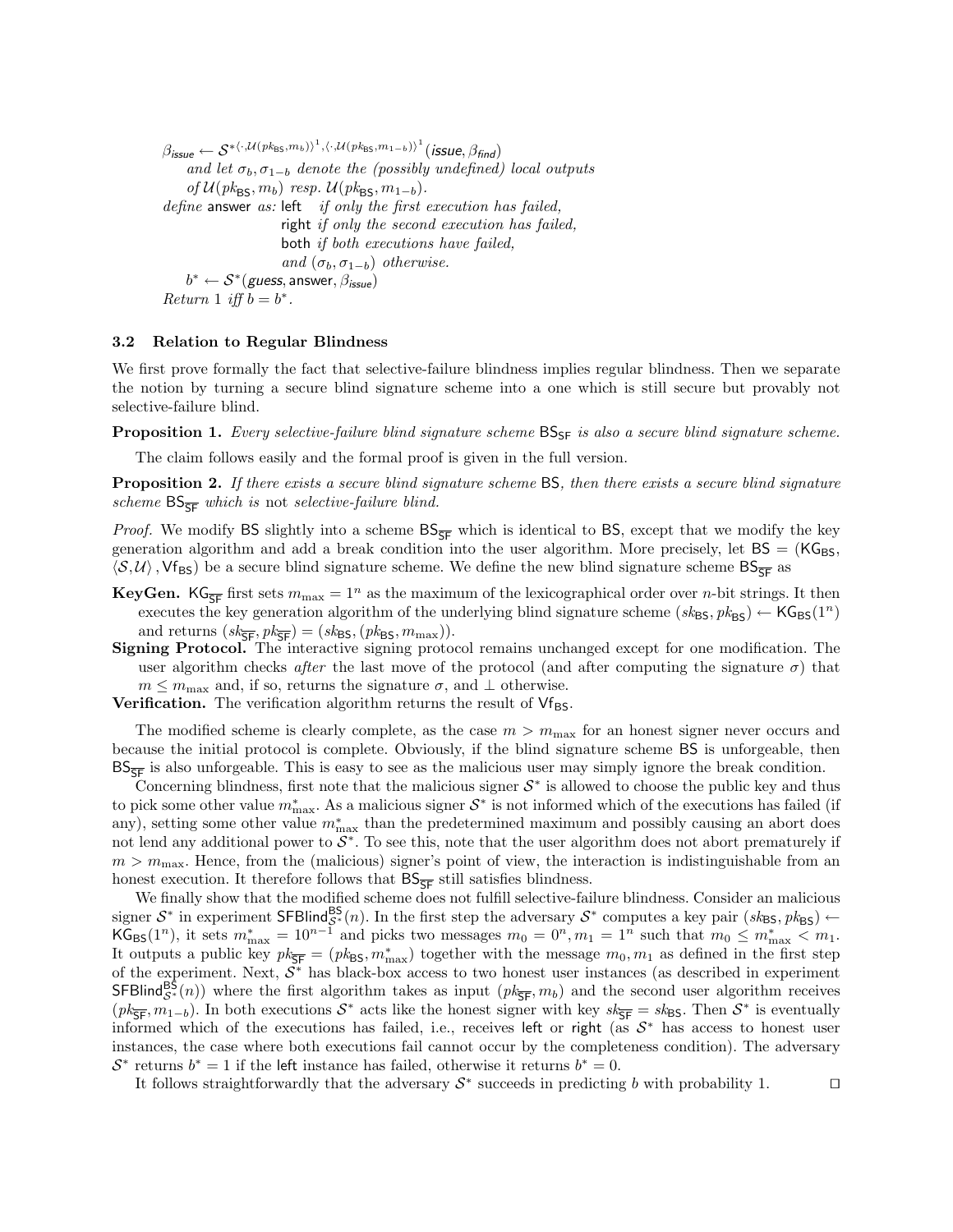#### 3.3 Selective-Failure Blindness for Multiple Executions

The presumably natural way to extend selective-failure blindness to an arbitrary number of executions with user instances would be as follows. The malicious signer chooses q messages as well as a public key  $pk_{BS}$  and interacts with q user instances. We denote by  $\pi$  be a random permutation over  $\{1, 2, \ldots, q\}$ . The *i*-th user instance is initiated with the message  $m_{\pi(i)}$  and the public key  $pk_{\text{BS}}$ . If at least one of the user instances aborts, then the adversary is given a binary vector  $v$  of length  $q$  indicating which of the user algorithms aborted. In the case that each execution allows the user to create a valid signature, then the adversary is given all message-signature pairs in non-permuted order.

In the final step the adversary tries to link a message-signature pair to an execution. There are two possible venues to formalize this. The first one, which we believe reflects much better the idea that the adversary should not be able to determine the order of signed messages, is to ask the adversary two output two indices  $i_0, i_1$  such that  $\pi(i_0) < \pi(i_1)$ . The second version would be to ask the adversary to predict the connection much more explicitly, demanding to output indices  $(i, j)$  such that  $\pi(i) = j$ . Note that for the case of two executions both notions are equivalent.

Here we give the "order-based" definition and show in in the full version that the two definitions are equivalent, assuming the following strengthening: During the signature issuing and in the final processing phase we give the malicious signer access to an oracle Reveal which for input i returns  $\pi(i)$  and the user's signature  $\sigma_i$  if the execution has already finished successfully. This corresponds to the case that some coins in e-cash systems may have been spent meanwhile. Note that the reveal oracle takes as input a state strev where each signature is stored. The adversary's final choice  $i_0, i_1$  must not have been disclosed, of course.

**Definition 4.** A blind signature scheme  $BS = (KG_{BS}, \langle S, \mathcal{U} \rangle, Vf_{BS})$  is called multi-execution selective-failure blind if it is unforgeable (as in Definition 2) and the following holds:

Multi-Execution SF-Blindness. For any efficient algorithm  $S^*$  (working in modes find, issue, and reveal) the probability that experiment MSFBlind $S^{\ast}(n)$  returns 1 is negligibly close to  $\frac{1}{2}$ , where

Experiment MSFBlind $_{\mathcal{S}^*}^{\mathsf{BS}}(n)$  $(pk_{BS}, M, \beta_{find}) \leftarrow S^*(find, 1^n)$  where  $M = (m_1, \ldots, m_q)$  with  $m_i \in \{0, 1\}^n$ Select a random permutation  $\pi$  over  $\{1, 2, \ldots, q\}$  $\beta_{\mathsf{issue}} \gets \mathcal{S}^{*\big<\cdot,\mathcal{U}(pk_\mathsf{BS},m_{\pi(1)})\big>^1,...,\big<\cdot,\mathcal{U}(pk_\mathsf{BS},m_{\pi(q)})\big>^1, \mathsf{Reveal}(\cdot,\pi,\mathsf{sf}^\mathsf{rev})(\mathsf{issue},\beta_\mathsf{find})$ and let  $\sigma_{\pi(1)}, \ldots, \sigma_{\pi(q)}$  denote the (possibly undefined) local outputs of  $\mathcal{U}(pk_{\mathsf{BS}}, m_{\pi(1)}), \ldots, \mathcal{U}(pk_{\mathsf{BS}}, m_{\pi(q)})$ , immediately stored in st<sup>rev</sup> once an execution finishes (st<sup>rev</sup> is initially set to  $(\bot, \ldots, \bot)$ ); Reveal $(\cdot, \pi, st^{rev})$  is an oracle, which on input i returns  $(\pi(i), st^{rev}_i)$ . Return to  $S^*$  all signatures  $v = (\sigma_1, \ldots, \sigma_q)$  iff all executions have yielded valid signatures; otherwise return a vector  $v \in \{0,1\}^q$ where the *i*-th entry is 1 if the *i*-th signature is valid, and 0 otherwise.  $(i_0, i_1) \leftarrow \mathcal{S}^{*,\text{Reveal}(\cdot,\pi,\textit{st}^\textit{rev})}(\textit{reveal}, v, \beta_\textit{issue})$ Return 1 iff  $\pi(i_0) < \pi(i_1)$  and  $S^*$  has never queried Reveal about  $i_0, i_1$ .

The definition of multi-execution selective-failure blindness for the case  $q = 2$  covers the standard definition of blindness. An adversary  $A$  breaking blindness can be used to build an adversary  $S^*$  breaking multi-execution selective-failure blindness as follows. The malicious signer  $S^*$  executes A in a black-box way and follows the blindness experiment until  $S^*$  receives either the signatures  $\sigma_0, \sigma_1$  or the vector v. In case these two valid signatures are given to  $S^*$ , it forwards both pairs to A and otherwise it outputs  $\perp$ . Finally,  $\mathcal{S}^*$  outputs the decision bit b' returned by A. The definition of selective-failure blindness is (semantically) identical to the definition of multi-execution selective failure blindness for the case  $q = 2$ .

Proposition 3. A blind signature scheme which is selective-failure blind, is also multi-execution selectivefailure blind.

The proof appears in the full version. The idea is that one is able to guess the two challenge values  $i_0, i_1$ chosen by  $S^*$  with sufficiently high probability in advance and one can thus reduce it to the two-execution case.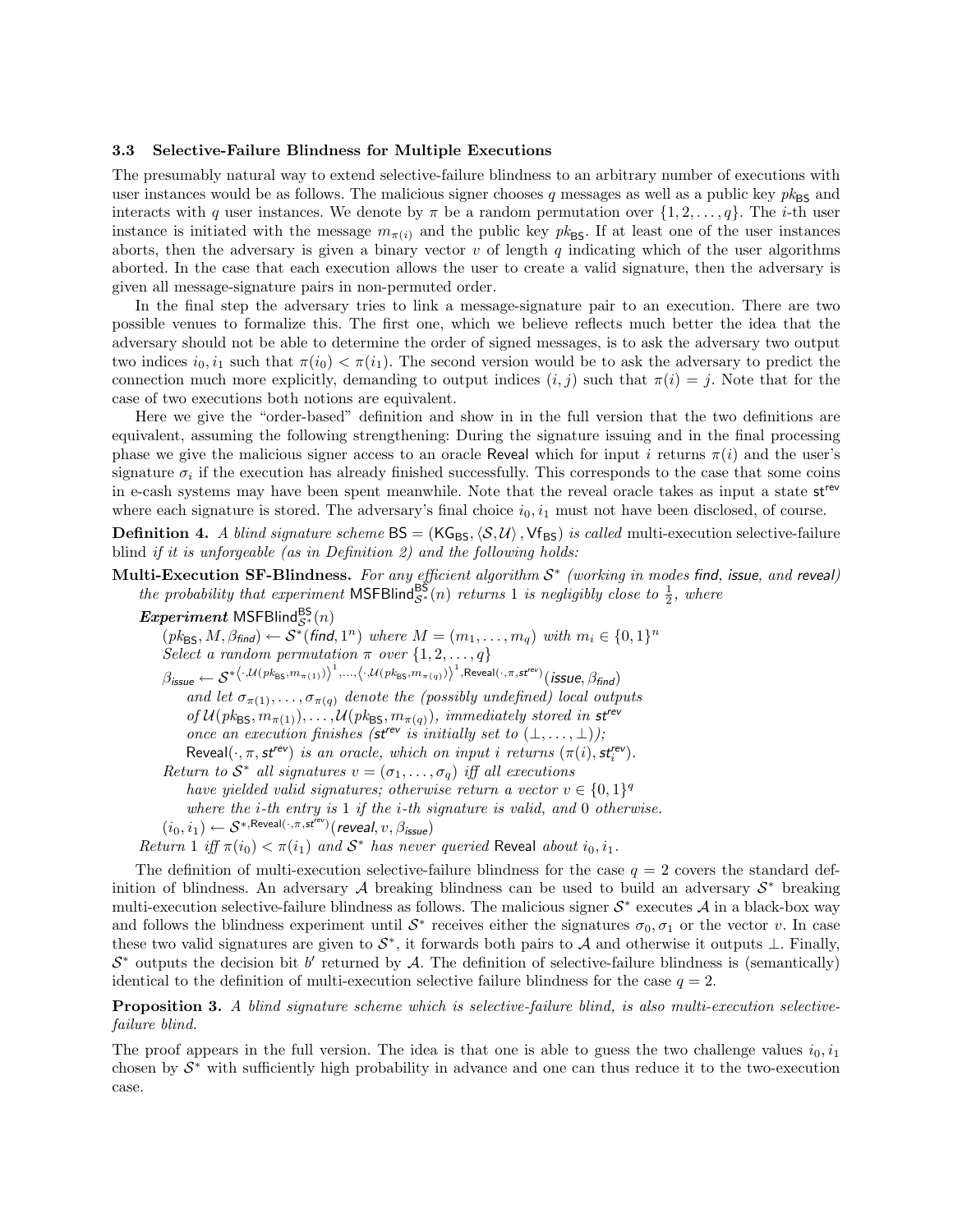#### 3.4 Relation to A-Posteriori Blindness

In the following we discuss the relation between selective-failure blindness and a-posteriori blindness [15]. Roughly speaking, a-posteriori blindness advocates that blindness only needs to hold for non-aborted sessions. Hazay et al. formalize this basic idea in an experiment where the adversary first outputs a public key  $pk$ together with a message distribution  $M$ . The malicious signer then concurrently interacts with  $\ell$  honest user instances, where each user instance gets as input the public key  $pk$  and a message sampled according to M. Afterwards, when the signer has finished all  $\ell$  interactions, it receives  $\ell'$  message-signature pairs in a randomly permuted order, where  $1 \leq \ell' \leq \ell$  denotes the number of non-aborted executions. The adversary wins the game if it associates one non-aborted execution to a messages-signature pair. A detailed discussion about a-posteriori blindness in the concurrent setting is given in [15].

From a syntactically point of view there are numerous differences between the definition of selective-failure blindness and a-posteriori blindness. Firstly, the adversary in our security definition picks the messages, whereas in the experiment of a-posteriori blindness it only chooses a message distribution. Secondly, in contrast to a-posteriori blindness, the malicious signer in our case receives the information which of the user instances have aborted. In an e-cash scenario, this corresponds to the case where a user (who may have completed all rounds of the protocol) could not derive a valid coin and informs the signing bank about this problem. Thirdly, we propose two different notions of multi-execution selective-failure blindness. The first definition (Definition 4) is an ordering-based definition where the adversary has to distinguish the order of two different executions. The second definition (see the full version) is a prediction-based definition where the malicious signer has to link an execution to a message-signature pair.

Finally, the attacker in our definitions has access to a reveal oracle that discloses the message used during a specific execution. Such an oracle is also not considered in the definition of a-posteriori blindness. In the real world, this oracle represents side information the signer obtains, e.g., customer A opens up a bank account before customer B. Then customer B cannot withdraw coins before having opened up an account and every meanwhile spent coin has to be from customer A. Note that these side information provide the malicious signer also with information about the non-aborted executions. From a technical point of view, the reveal oracle allows us to prove the equivalence between selective-failure blindness for two executions and for multiple executions, as well as the equivalence of the two types of multi-execution selective-failure blindness definitions.

A natural question is whether the definition of a-posteriori blindness and the definition of multi-execution selective-failure blindness are equivalent for the special case of two executions. To answer this question we briefly recall the counter example of Hazay el al. which shows that a-posteriori blindness does not imply regular blindness. This example consists of a scheme that satisfies a-posteriori blindness but that easily violates blindness. In this scheme, the honest user algorithms validates the first received message from the signer. In the case that this message is improper, then it sends the message  $m$  to the signer and aborts afterwards. Since a-posteriori blindness only guarantees blindness for non-aborted sessions, this scheme remains a-posteriori blind. However, it follows easily that this scheme is not blind. Hence, a-posteriori blindness cannot be equivalent to selective-failure blindness, because selective-failure blindness does imply regular blindness.

### 4 From Blindness to Selective-Failure Blindness

In this section we show how to turn every secure blind signature scheme BS into a selective-failure blind signature scheme  $BS_{SF}$ . The high-level idea is to modify BS slightly into  $BS_{SF}$  by executing BS with a non-interactive commitment com of the message  $m$  (instead of the message itself).

**Definition 5 (Commitment Scheme).** A (non-interactive) commitment scheme consists of a tuple of efficient algorithms  $C = (KG_{com}, Com, Vf_{com})$  where

Key Generation. Algorithm  $KG_{com}(1^n)$  on input the security parameter outputs a key p $k_{com}$ .

Commitment Phase. Algorithm Com takes as input  $pk_{com}$  as well as  $m \in \{0, 1\}^n$  and outputs (decom, com)  $\leftarrow$  $\mathsf{Com}(p_{k_{\mathsf{com}}}, m)$ .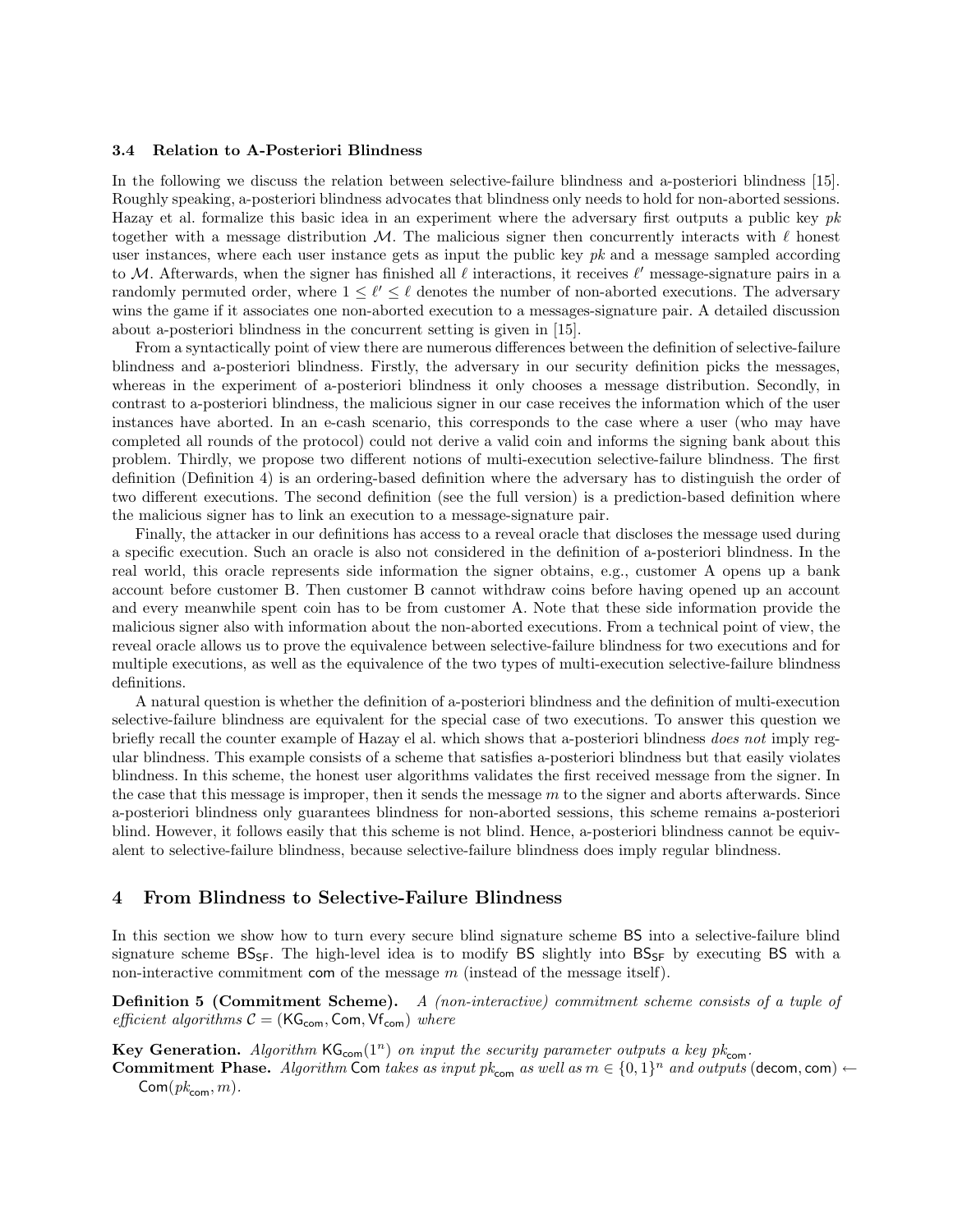Verification. Vf<sub>com</sub> $pk_{\text{com}}$ , m, decom, com) outputs a bit.

It is assumed that the commitment scheme is complete, i.e., for any  $n \in \mathbb{N}$ , any  $p_{k_{\text{com}}} \leftarrow \text{KG}_{\text{com}}(1^n)$ , for any message  $m \in \{0,1\}^n$  and any  $(\text{decom}, \text{com}) \leftarrow \text{Com}(pk_{\text{com}}, m)$  we have  $\text{Vf}_{\text{com}}(pk_{\text{com}}, m, \text{decom}, \text{com}) = 1$ .

Security of commitment schemes is defined by secrecy and unambiguity. Secrecy guarantees that the receiver cannot learn the message from the commitment and unambiguity says that the sender cannot change the message anymore once the commitment phase is over. Here we use a slightly different way to define secrecy compared to the literature, but it is easy to see by a hybrid argument that our definition is equivalent:

**Definition 6 (Secure Commitment).** A (non-interactive) commitment scheme  $C = (KG_{com}, Com,$  $Vf_{com}$ ) is called secure if the following holds:

**Secrecy.** For any efficient algorithm  $R_{real}^*$  (working in modes find and guess) the probability that experiment  $\mathsf{Secrecy}_{\mathsf{R}^*_{\mathsf{real}}}^{\mathcal{C}}(n)$  evaluates to  $1$  is negligibly close to  $1/2.$ 

 $\boldsymbol{Experiment}$  Secrecy $^{\mathcal{C}}_{\mathsf{R}_{\mathsf{real}}^*}(n)$  $(m_0, m_1, pk_{com}, \beta_{find}) \leftarrow R_{real}^*(find, 1^n)$  $b \leftarrow \{0, 1\}$  $\mathsf{com}_b \leftarrow \mathsf{Com}(pk_{\mathsf{com}}, m_b)$  and  $\mathsf{com}_{1-b} \leftarrow \mathsf{Com}(pk_{\mathsf{com}}, m_{1-b})$  $b^* \leftarrow \mathsf{R}^*_{\mathsf{real}}(\textit{guess}, \beta_{\mathit{find}}, \mathsf{com}_0, \mathsf{com}_1)$ Return 1 iff  $b = b^*$ .

**Unambiguity.** For any efficient algorithm  $S_{real}^*$  the probability that experiment Unambiguity $S_{real}^*(n)$  evaluates to 1 is negligible.

 $\boldsymbol{Experiment}$  Unambiguity $\boldsymbol{\mathcal{S}}_{\mathsf{real}}^{\mathcal{C}}(n)$ 

 $pk_{\text{com}} \leftarrow \textsf{KG}_{\textsf{com}}(1^n)$  $(m, m', \text{decom}, \text{decom}') \leftarrow \mathcal{S}^*(pk_{\text{com}})$ Return 1 iff  $Vf_{com}(pk_{com}, m, \text{decom}, \text{Com}) = 1$  and  $Vf_{\text{com}}(pk_{\text{com}}, m', \text{decom}', \text{Com}) = 1$  as well as  $m \neq m'.$ 

Note that such commitment schemes exist under standard assumptions like pseudorandom generators [19] or hash functions [8]. In order to use a commitment in a blind signature scheme —which we defined to take messages of n bits— we need that the commitment scheme is *length-invariant*, meaning that for n-bit messages the commitment itself is also  $n$  bits. This can always be achieved by using a collision-resistant hash function (with  $n$  bits output) on top.

Construction 1 (Selective-Failure Blind Signature Scheme  $BS_{SF}$ ). Let  $BS = (KG_{BS}, \langle S, \mathcal{U} \rangle, Vf_{BS})$  be a blind signature scheme and let C be a length-invariant commitment scheme. Define the blind signature scheme  $BS_{SF}$  through the following three procedures:

- **Key Generation.** The generation algorithm  $\text{KG}_F(1^n)$  executes the key generation algorithm of the blind signature scheme BS,  $(s_k, p_k) \leftarrow \text{KG}_{BS}(1^n)$ . It also runs the key generation algorithm for the commitment scheme,  $pk_{\text{com}} \leftarrow KG_{\text{com}}(1^n)$ . It returns the private key sk<sub>SF</sub> = sk<sub>BS</sub> and the public key  $pk_{\text{SF}}$  =  $(pk_{BS}, pk_{com})$ .
- **Signature Issue Protocol.** The interactive signature issue protocol for message  $m \in \{0,1\}^n$  is described in Figure 1.
- **Signature Verification.** The verification algorithm  $\forall f_{SF}(pk_{SF}, m, \sigma')$  for  $\sigma' = (\sigma, \text{decom}, \text{com})$  returns 1 iff  $Vf_{BS}(pk_{BS}, \sigma, com) = 1$  and  $Vf_{com}(pk_{com}, m, decom, com) = 1$ .

**Theorem 1.** If BS is a secure blind signature scheme and  $C$  is a secure, length-invariant commitment scheme, then the scheme  $BS_{SF}$  in Construction 1 is a selective-failure blind signature scheme.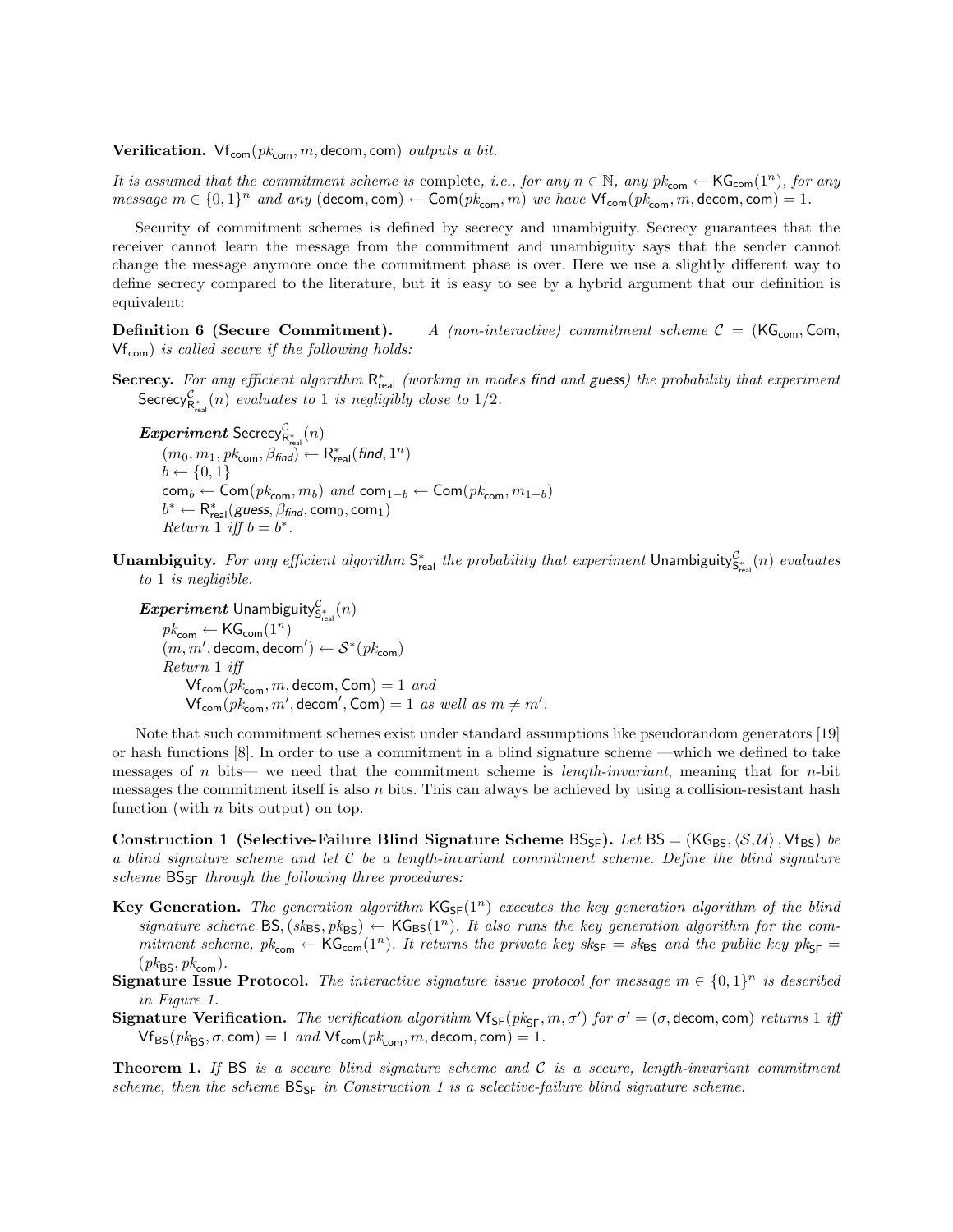

Fig. 1. Issue protocol of the blind signature scheme  $BS_{SF}$ 

We note that, if the starting blind signature scheme provides statistical blindness, and the commitment scheme is also statistically-hiding, then the derived protocol achieves selective-failure blindness in a statistical sense. This can be seen from the proof of the theorem, which is split into two claims, covering unforgeability and selective-failure blindness:

CLAIM 1:  $BS_{SF}$  is unforgeable.

In the proof we distinguish between two cases. The first case occurs if the adversary  $\mathcal{U}^*$  succeeds in outputting  $k+1$  valid pairs  $m_i, \sigma'_i = (\sigma_i, \text{decom}_i, \text{com}_i)$  such that the commitments com<sub>i</sub> are pairwise different. But then we can break the unforgeability of the underlying blind signature scheme BS. In the second case  $\mathcal{U}^*$  succeeds and at least two commitments  $\text{com}_i, \text{com}_j$  (with  $i \neq j$ ) are identical. But then we can break the unambiguity of the commitment scheme  $\mathcal{C}$ .

*Proof.* Assume to the contrary that the resulting selective-failure blind signature scheme  $BS_{SF}$  is not unforgeable. Then there exists an adversary  $\mathcal{U}^*$  breaking unforgeability with noticeable probability, i.e., on input  $pk_{SF}$  the algorithm  $\mathcal{U}^*$  returns  $k+1$  valid signatures  $\sigma'_i = (\sigma_i, \text{decom}_i, \text{com}_i)$  for messages  $m_i$  after at most k interactions with the honest signer  $S$ . Note that here we do not deal with user aborts and count any initiated interaction; the case of counting only completed interactions is taken care of in the next section.

We first take a look at the success probability of  $\mathcal{U}^*$ , we have

$$
\psi(n):=\text{Prob}\Big[\mathsf{Forge}_{\mathcal{U}^*}^{\mathsf{BS}_{\mathsf{SF}}}(n)=1\Big]
$$

where  $\psi(n)$  is noticeable. This probability can be separated according to the two exclusive events that  $\mathcal{U}^*$ succeeds and all commitments com<sub>i</sub> are different, with the corresponding probability denoted by  $\psi_0(n)$ , and into the case where  $\mathcal{A}_{SF}$  succeeds and at least two commitments are identical (with probability  $\psi_1(n)$ ) According to our assumption that  $\psi(n)$  is noticeable,  $\psi_0(n)$  or  $\psi_1(n)$  (or both) must be noticeable.

We next construct out of  $U^*$  algorithms  $\mathcal{A}_{\text{UNF}}$  and  $\mathcal{A}_{\text{UNA}}$  against unforgeability of BS and unambiguity of the commitment scheme  $\mathcal{C}.$ 

Attacking Unforgeability. The adversary  $A_{UNF}$  takes as input the public key  $pk_{BS}$  of the blind signature scheme BS and works as follows. It executes the key generation algorithm of the commitment scheme  $pk_{com} \leftarrow$  $\mathsf{KG}_{\mathsf{com}}(1^n)$  and runs a black-box simulation of  $\mathcal{U}^*$  on input  $pk_{\mathsf{SF}} = (pk_{\mathsf{BS}}, pk_{\mathsf{com}})$ . The signer instances in the attack of  $U^*$  are simulated with the help of the external signer instances accessible by  $\mathcal{A}_{UNF}$ , i.e., adversary  $A_{\text{UNF}}$  relays the communication between  $U^*$  and its signer instance oracle  $S(sk_{\text{BS}})$  (as described in experiment Forge<sup>BS</sup><sub>U<sup>\*</sup></sub>). When  $U^*$  finishes its attack, it outputs  $k+1$  message-signatures pairs  $m_i, \sigma'_i$  after at most k interactions. Now  $\mathcal{A}_{\text{UNF}}$  parses each  $\sigma'_i$  as  $(\sigma_i, \text{decom}_i, \text{com}_i)$  and returns the  $k+1$  pairs  $\text{com}_i, \sigma_i$  and stops.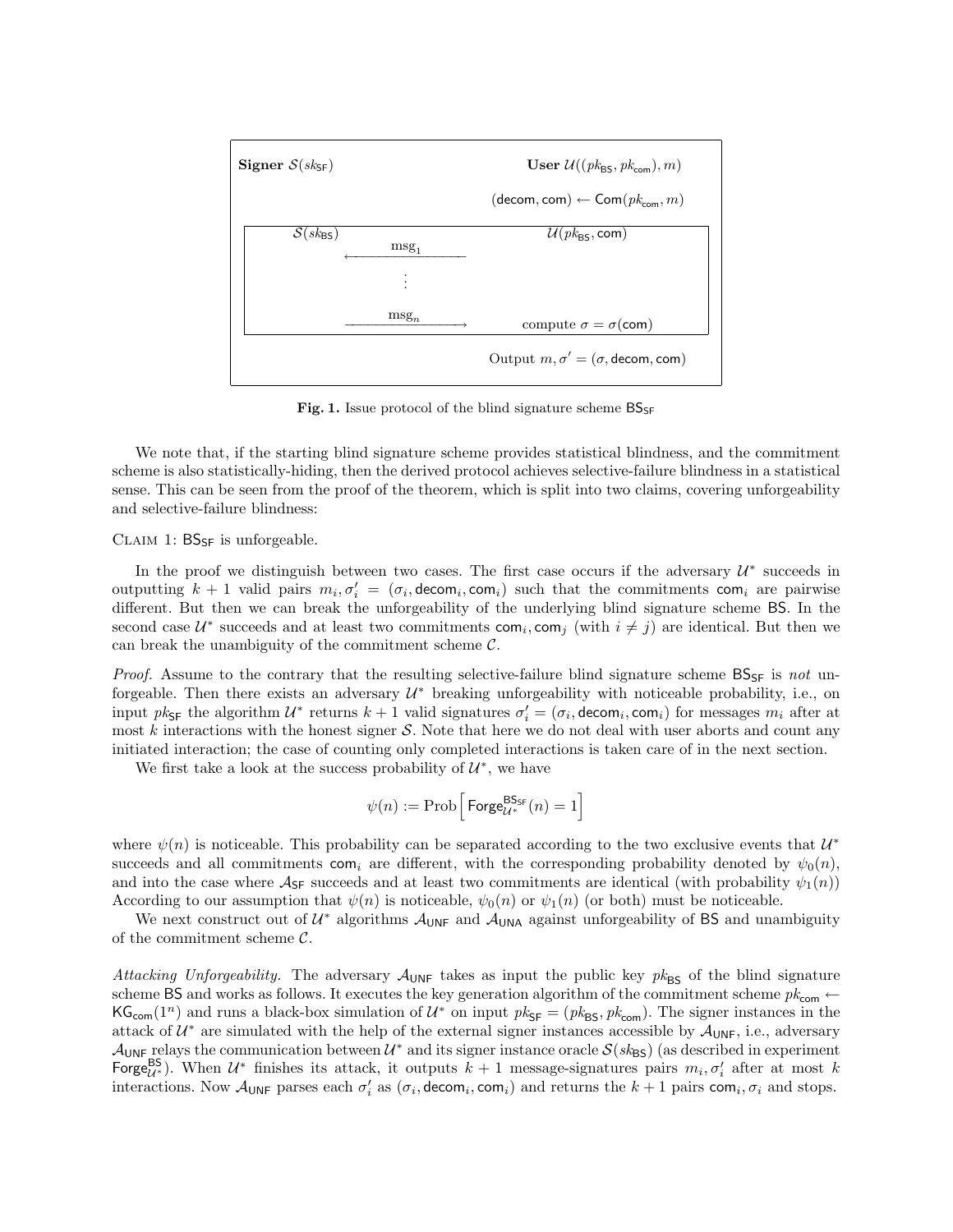Assume that  $\psi_0(n)$ , the probability that  $\mathcal{U}^*$  succeeds and all com<sub>i</sub>'s are distinct, is noticeable. Then, since the simulation is perfect from the viewpoint of  $\mathcal{U}^*$ , adversary  $\mathcal{A}_{\text{UNF}}$  succeeds in outputting  $k+1$  valid pairs  $com_i, \sigma_i$  for distinct "messages" com<sub>i</sub> with noticeable probability, too, contradicting the unforgeability property of the underlying blind signature scheme. Note also that the numbers of initiated and completed executions are identical in both cases.

Attacking Unambiguity. In order to break the unambiguity of C, the adversary  $\mathcal{A}_{\text{UNA}}$  takes as input the public key  $pk_{\text{com}}$  of the commitment scheme C and works as follows. It executes the key generation algorithm of the blind signature scheme  $(s k_{\text{BS}}, p k_{\text{BS}}) \leftarrow \text{KG}_{\text{BS}}(1^n)$  as well as a the honest signer algorithms  $\mathcal{S}(s k_{\text{BS}})$ and runs a black-box simulation of  $U^*$  on input  $pk_{SF} = (pk_{BS}, pk_{com})$ . Note that running the program of the honest signer on input  $sk_{BS}$  simulates each execution with a signer instance. Algorithm  $\mathcal{U}^*$  eventually returns  $k+1$  message-signature pairs  $(m_i, \sigma'_i)$  after at most k interactions with S. The adversary  $\mathcal{A}_{\text{UNA}}$ then checks if there are valid signatures with  $com_i = com_j$  for some  $i \neq j$  and, if so, outputs two tuples  $(m_i, \text{decom}_i, \text{com}_i), (m_j, \text{decom}_j, \text{com}_j)$  such that  $m_i \neq m_j$  and  $\text{com}_i = \text{com}_j$ . If not, it outputs a failure message.

For the analysis note that the simulation again perfectly mimics the original attack of  $\mathcal{U}^*$ . Hence, if  $\psi_1(n)$ is noticeable, then such  $com_i = com_j$  with valid decommitments for  $m_i \neq m_j$  appear with noticeable probability, and the commitment adversary  $A<sub>UNA</sub>$  therefore finds an ambiguous commitment with this probability, too. But this clearly violates the security of the commitment scheme  $\mathcal{C}$ .

CLAIM 2:  $BS_{SF}$  is selective-failure blind.

The high-level idea of the proof is as follows. We again distinguish between two cases. In the first case the adversary  $\mathcal{A}_{SF}$  succeeds with noticeable probability and both message-signature pairs are valid. But then we show how to break the blindness property of the underlying blind signature scheme BS. We next argue that in the case where  $\mathcal{A}_{\text{SF}}$  succeeds with noticeable probability and forces at least one of the user algorithms to fail, then we are able to break the secrecy of the commitment scheme (because then the only information available to the signer are the commitments of the messages).

*Proof.* Assume towards contradiction that the resulting blind signature scheme  $BS_{SF}$  is not selective-failure blind, and that there exists a successful adversary  $A_{SF}$  against selective-failure blindness. Let

$$
\delta(n) := \text{Prob}\Big[\text{SFBlind}_{\mathcal{A}_{\text{SF}}}^{\text{BS}}(n) = 1\Big] = \frac{1}{2} + \epsilon(n)
$$

where  $\epsilon(n) = \delta(n) - \frac{1}{2}$  is noticeable. We divide the success case according to the two exclusive events that  $\mathcal{A}_{SF}$  succeeds and that both message-signature pairs are valid (event valid) and into the case where  $\mathcal{A}_{SF}$ succeeds and at least one of the signatures is not valid (event  $\neg$ valid). Then,

$$
\begin{aligned} \text{Prob}\Big[\,\text{SFBlind}_{\mathcal{A}_{\text{SF}}}^{\text{BS}}(n) &= 1\Big]-\tfrac{1}{2} \\ &= \text{Prob}\big[\text{valid}\big]\cdot\Big(\text{Prob}\Big[\,\text{SFBlind}_{\mathcal{A}_{\text{SF}}}^{\text{BS}}(n) = 1\;\Big|\,\text{valid}\Big]-\tfrac{1}{2}\Big) \\ &\hspace{15.5em}+\text{Prob}\big[\neg \text{valid}\big]\cdot\Big(\text{Prob}\Big[\,\text{SFBlind}_{\mathcal{A}_{\text{SF}}}^{\text{BS}}(n) = 1\;\Big|\, \neg \text{valid}\Big]-\tfrac{1}{2}\Big)\,. \end{aligned}
$$

According to our assumption that  $\delta(n)$  is noticeable, either the first term, denoted  $\delta_0(n)$ , or the second term  $\delta_1(n)$  has to be noticeable (or both are noticeable). We next turn  $A_{\text{SF}}$  into algorithms  $A_{\text{blind}}$  and  $A_{\text{com}}$  against regular blindness and secrecy of the commitment scheme, respectively.

Attacking Blindness. The adversary  $A_{\text{blind}}$  works as follows. It runs a black-box simulation of  $A_{\text{SF}}$ , which initially outputs two messages  $(m_0, m_1)$  together with a public key  $pk_{\text{SE}}$ . The adversary  $\mathcal{A}_{\text{blind}}$  extracts  $pk_{\text{BS}}$  and  $pk_{\text{com}}$  from  $pk_{\text{SF}}$  and calculates the commitments (and decommitments) (decom<sub>0</sub>, com<sub>0</sub>)  $\leftarrow$  Com( $pk_{\text{com}}$ ,  $m_0$ ) and  $(\text{decom}_1, \text{com}_1) \leftarrow \text{Com}(p_{\text{k}_{\text{com}}}, m_1)$ . It outputs  $\text{com}_0, \text{com}_1$  and  $p_{\text{k}_{\text{BS}}}$ . It is given access to user instances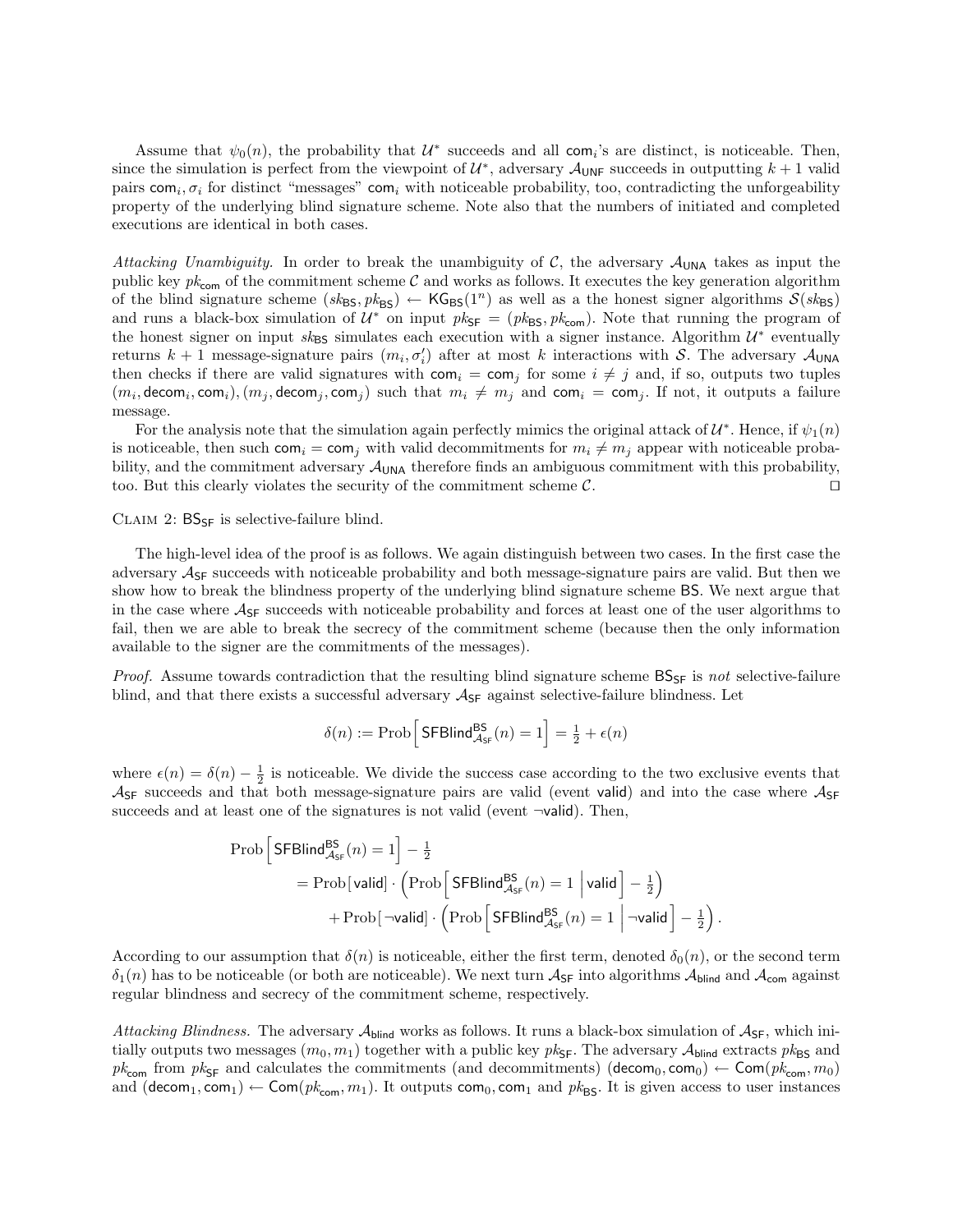$U(pk_{BS}, com_b)$  and  $U(pk_{BS}, com_{1-b})$  for a unknown bit b and relays the communication between these instances and  $\mathcal{A}_{SF}$ . If, at the end, at least one of the (external) user algorithms fails, then  $\mathcal{A}_{blind}$  outputs a random bit and stops. Otherwise, it augments  $\sigma_0, \sigma_1$  to  $\sigma'_0 = (\sigma_0, \text{decom}_0, \text{com}_0)$  and  $\sigma'_1 = (\sigma_1, \text{decom}_1, \text{com}_1)$ and returns the two signatures  $\sigma'_0$ ,  $\sigma'_1$  (obtained by the external user algorithms) to  $A_{\sf SF}$ . The final output of  $\mathcal{A}_{\text{blind}}$  consists of the bit  $b^*$  returned by  $\mathcal{A}_{\text{SF}}$ .

Note that  $\mathcal{A}_{\text{blind}}$  simulates the experiment SFBlind $_{\mathcal{A}_{\text{SF}}^{BS}}(n)$  by executing the blindness experiment for the underlying blind signature scheme BS and by computing the commitments internally. Hence, the case where both message-signature pairs are valid is the one where experiment  $\text{SFBlind}_{\mathcal{A}_{\text{SF}}}^{\text{BS}}(n)$  is identical to experiment Blind  $A_{\text{blind}}^{BS}(n)$ . If one of the signatures is invalid, then  $A_{\text{blind}}$  returns a random bit. Therefore, the success probability of  $\mathcal{A}_{\text{blind}}$  in experiment Blind $\mathcal{A}_{\text{blind}}(n)$  can be calculated as:

$$
\begin{aligned} &\text{Prob}\Big[\text{Blind}_{A_\text{blind}}^{\text{BS}}(n)=1\Big] \\ &=\text{Prob}\big[b=b^*\wedge \neg \text{valid}\big] + \text{Prob}\big[b=b^*\wedge \text{ valid}\big] \\ &=\text{Prob}\big[b=b^*\mid \text{valid}\big]\cdot \text{Prob}\big[\text{valid}\big] + \text{Prob}\big[b=b^*\mid \neg \text{valid}\big]\cdot \text{Prob}\big[\neg \text{valid}\big]\,. \\ &=\text{Prob}\big[\text{valid}\big]\cdot \text{Prob}\big[b=b^*\mid \text{valid}\big] + \tfrac{1}{2}\cdot(1-\text{Prob}\big[\text{valid}\big]\big) \\ &=\text{Prob}\big[\text{valid}\big]\cdot \text{Prob}\Big[\text{SFBlind}_{A_\text{SF}}^{\text{BS}}(n)=1\big|\text{valid}\Big]+\tfrac{1}{2}\cdot(1-\text{Prob}\big[\text{valid}\big]\big) \\ &=\tfrac{1}{2}+\text{Prob}\big[\text{valid}\big]\cdot \Big(\text{Prob}\Big[\text{SFBlind}_{A_\text{SF}}^{\text{BS}}(n)=1\big|\text{valid}\Big]-\tfrac{1}{2}\Big) \\ &=\tfrac{1}{2}+\delta_0(n). \end{aligned}
$$

According to our assumption that  $\delta_0(n)$  is noticeable it follows that  $\mathcal{A}_{\text{blind}}$  breaks the blindness of the underlying blind signature scheme BS with noticeable probability. This, however, contradicts our assumption that BS is a secure blind signature scheme.

Attacking Secrecy of the Commitment. In order to break the secrecy of the commitment scheme  $\mathcal{C}$ , the adversary  $\mathcal{A}_{\text{com}}$  executes a black-box simulation of  $\mathcal{A}_{\text{SF}}$ , which initially outputs two messages  $(m_0, m_1)$  as well as a public key  $pk_{SF}$ . The adversary  $\mathcal{A}_{com}$  extracts the keys  $pk_{com}$  and  $pk_{BS}$  from  $pk_{SF}$  and outputs  $(m_0, m_1, pk_{com})$  for the secrecy experiment of the commitment scheme. It then receives two commitments com<sub>0</sub>, com<sub>1</sub>, one for message  $m_b$  and the other one for message  $m_{1-b}$  (without knowing which commitment corresponds to which message).

The adversary now runs (in the role of the honest user  $\mathcal{U}(pk_{\mathsf{BS}}, \mathsf{com}_0)$  and  $\mathcal{U}(pk_{\mathsf{BS}}, \mathsf{com}_1)$ ) the selectivefailure blindness experiment with  $\mathcal{A}_{SF}$ . At the end of the issue protocol each user instance returns either a signature for the commitment or  $\perp$ . In the case that both user algorithms return a valid signature, then  $\mathcal{A}_{\mathsf{com}}$  outputs a random bit  $b^*$  and stops. Otherwise, if both user algorithms have failed, then  $\mathcal{A}_{\mathsf{com}}$  sends the value both to  $A_{SF}$ . In the case that the first user algorithm has failed, then  $A_{com}$  returns left to  $A_{SF}$  and else (if the second user algorithm has failed), it forwards right to  $A_{\mathsf{SF}}$ . The final output of  $A_{\mathsf{com}}$  consists of the bit  $b^*$  returned by  $A_{\mathsf{SF}}$ .

The adversary  $\mathcal{A}_{com}$  simulates the experiment of selective-failure blindness perfectly, up to the point where it obtains the (possibly undefined) signatures. Given that at least one of them is invalid, the simulation corresponds to the case SFBlind $_{As}^{BS}(n)$  (given  $\neg$ valid) for the same choice b as in the commitment experiment. Else,  $A_{\text{com}}$  outputs a random bit. A simple calculation similar to the previous case now shows that

$$
\operatorname{Prob}\Big[\operatorname{Secrecy}_{\mathsf{R}^*_{\mathsf{real}}}^{\mathcal{C}}(n) = 1\Big] = \tfrac{1}{2} + \delta_1(n).
$$

If  $\delta_1(n)$  is noticeable, it follows that  $\mathcal{A}_{com}$  breaks the secrecy of the commitment scheme with noticeable probability, contradicting the security of  $\mathcal{C}$ .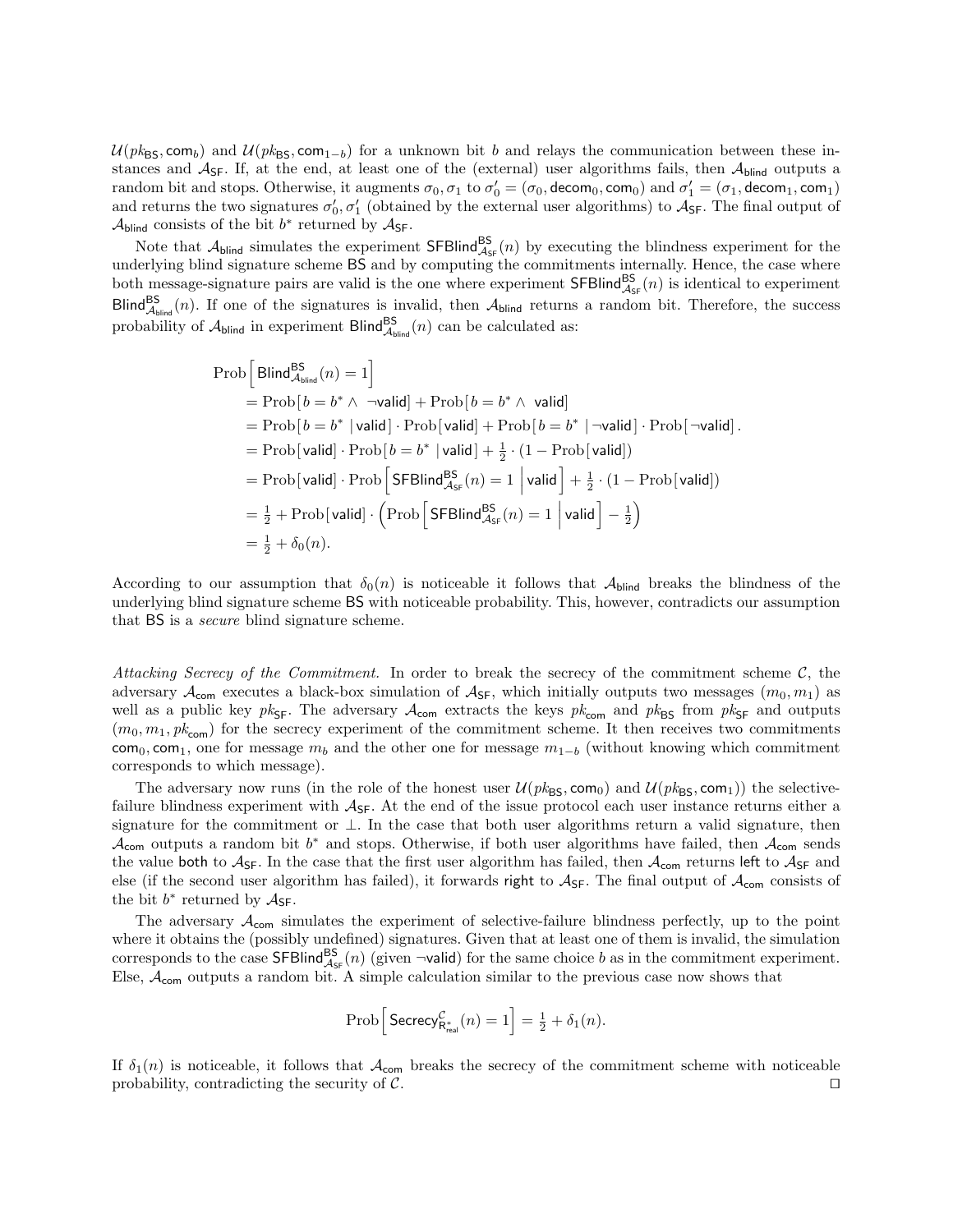# 5 Unforgeability and User Aborts

In this section we consider executions in which an adversarial controlled user may abort sessions and the unforgeability requirement with respect to *initiated* or *completed* executions with the signer. For sake of distinction we call the requirement where the adversary has to find  $k + 1$  valid message-signature pairs after k initiated executions weak unforgeability, and the originally given definition charging only completed executions unforgeability under user aborts.

We show in the following that every three-move blind signature scheme, which is weakly unforgeable is also unforgeable under user aborts. Note that in three-move schemes, for a meaningful protocol, the first message is always sent by the signer. As such we may think of two-move schemes as having an additional first move in which the signer simply sends an empty message (although the claim for two-move schemes follows straightforwardly anyway).

We remark that we leave the scheduling of transmissions fully up to the adversary controlling the users, i.e., the adversary decides when to send messages to the signer and when the signer's messages are delivered to the user. Only the signer's output ok is given immediately after the signer's final message has been delivered.

#### **Theorem 2.** Every secure blind signature scheme with at most three moves is unforgeable under user aborts.

The proof idea is that we can delay the delivery of the user's message in an execution till we can be sure that the adversary completes this execution. If the execution is not completed, then we can simply disregard the original user message, finish the protocol ourselves as an honest user and create another valid signature in addition to the forgeries of the adversary. The full proof appears in the full version.

We note that the result above is optimal in the sense that for four or more moves no such claim can be made (if there are secure schemes with two moves):

### **Proposition 4.** Every secure blind signature scheme BS with two moves can be converted into a secure blind signature scheme  $BS_{\overline{U}_{\text{U}}\text{A}}$  with four moves, which is weakly unforgeable but not unforgeable under user aborts.

The claim follows by adding two dummy messages at the end, one from the user to signer and one from the signer to the user, such that a malicious user can abort before these dummy messages are exchanged and is still able to derive a signature. The proof appears in the full version.

The previous proposition does not rule out that there is a *transformation* turning schemes with four or more moves into unforgeable ones under user aborts. An apparent approach is to ignore the original protocol and two run a scheme, which already has this property (like Chaum's two-move blind signature scheme in the random oracle model). Yet, it is preferable of course to have a lightweight transformation adhering to the basics of the underlying protocol (like the avoidance of random oracles or general but expensive multi-party protocols).

### 6 Selective Failures and Adaptive Oblivious Transfer

Camenisch et al. [7] also show how to construct an adaptive oblivious transfer protocol out of any unique selective-failure blind signature scheme (in the random oracle model). Roughly speaking, uniqueness means that each message has only one signature per public key. More formally, a blind signature scheme is unique [7,12] if for every (possibly maliciously chosen) public key  $pk_{BS}$  and every message  $m \in \{0, 1\}^*$ , there exists at most one signature  $s \in \{0,1\}^*$  such that  $\mathsf{Vf}_{\mathsf{BS}}(pk_{\mathsf{BS}}, m, s) = 1$ .

In this section we focus on the question whether our transformation turning every blind signature into one with selective-failure blindness is applicable. We have already mentioned in the introduction that the initial commitment destroys uniqueness of the blind signature scheme because each message may have several valid signatures per key pair. Here we show that is nonetheless possible to build an adaptive  $k$ -out-of-N oblivious transfer protocol out of any unique blind signature scheme by applying our transformation. The following construction is a modification of the protocol in [7] and, because of the problems with uniqueness, we have to prove the security of this construction from scratch, digging also into the proof of selective-failure blindness for our transformation.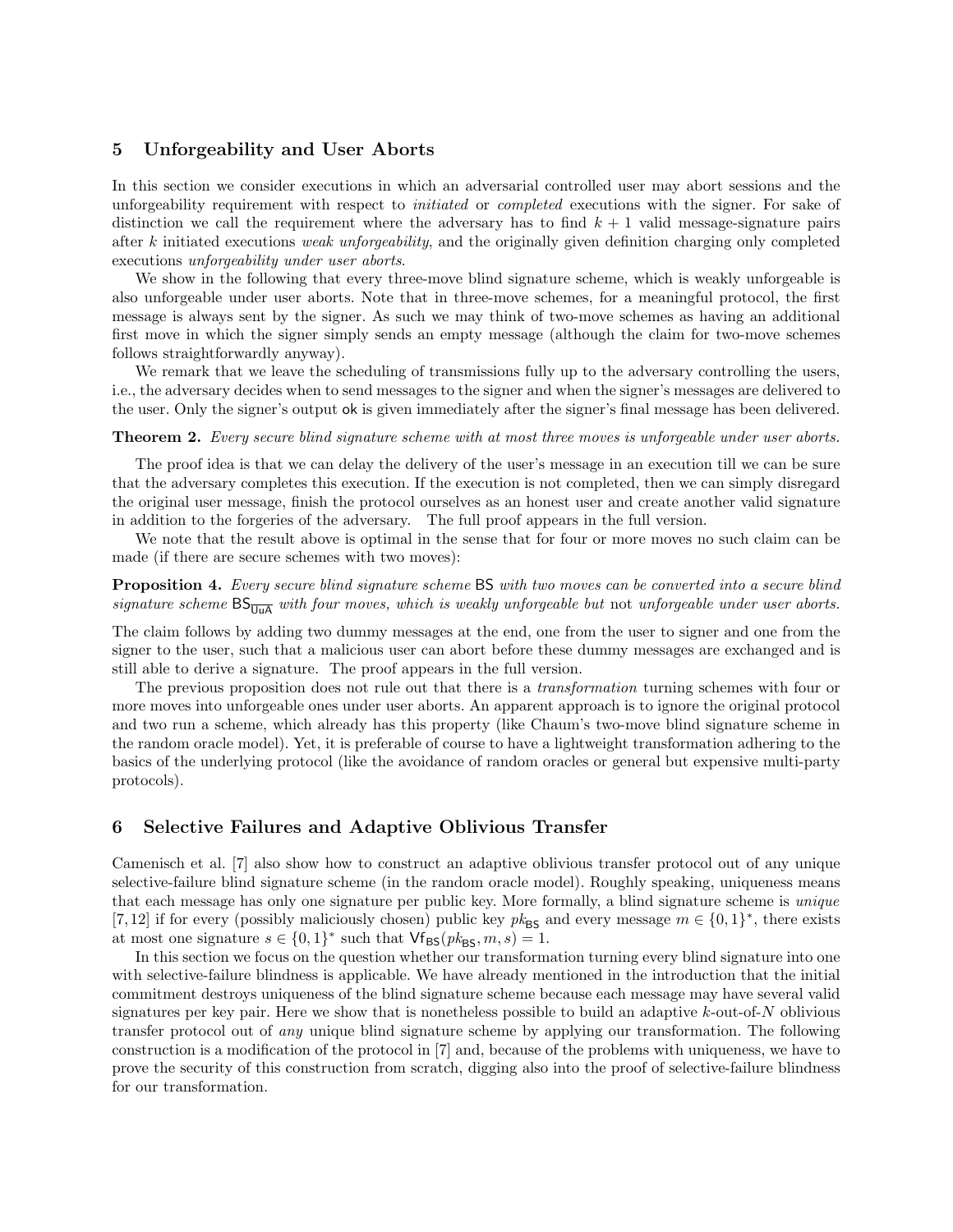#### 6.1 Simulatable Adaptive Oblivious Transfer

Oblivious Transfer (OT), proposed by Rabin [23], is an interactive protocol between a sender S and a receiver R. The sender in this protocol gets as input N messages  $m_1, \ldots, m_N$  and the receiver R wishes to retrieve the message  $m_c$ . OT protocols must satisfy the following two security properties: firstly, the sender S does not find out the receiver's choice  $c \in \{1, \ldots, N\}$  and, secondly, the receiver only obtains  $m_c$  and does not gain any information about the other messages  $m_i$  for  $i \neq c$ . For adaptive k-out-of-N oblivious transfer,  $\overline{OT}_{k\times 1}^N$ , the receiver requests  $k$  of these  $N$  messages in rounds where the  $i$ -th choice is based on the previously obtained messages. We refer the reader to [7, 20] for more information.

As in [7] we consider the real-world/ideal-world paradigm for both sender and receiver security (simulatable oblivious transfer). This paradigm compares the execution of an OT protocol in the real-world with an ideal implementation (see for example [4]). In the real-world experiment, both parties jointly execute the interactive protocol, whereas in the ideal-world the functionality is realized through a trusted third party. In our case this means that the sender first hands over the messages to the trusted party, and then the receiver can adaptively obtain messages. To capture failures we let the ideal-world sender in each retrieval also send a bit b, indicating whether the transfer should succeed or abort. We note that this bit is independent of the choice of the receiver, reflecting the fact that the abort should not depend on the receiver's input. Due to the limited space, we review the formal security definition in the full version.

#### 6.2 Construction

**Sender**  $S_1(m_1, \ldots, m_N)$ : INITIALIZATION **Receiver**  $R_1$ :  $(\mathit{pk}_{\mathsf{SF}},\mathit{sk}_{\mathsf{SF}}) \leftarrow \mathsf{KG}_{\mathsf{SF}}(1^n)$ parse  $pk_{\textsf{SF}}$  as  $(pk_{\textsf{BS}}, pk_{\textsf{com}})$ for  $i = 1, \ldots, N$  $(\text{decom}_i, \text{com}_i) \leftarrow \text{Com}(pk_{\text{com}}, i)$ check that  $com_i \neq com_j$  $\overrightarrow{\text{com}}_1, \dots, \overrightarrow{\text{com}}_N$  s.t. com<sub>i</sub>  $\neq$  com<sub>i</sub> for all  $i \neq j$ for all  $i \neq j$ for  $i = 1, \ldots, N$  $s_i \leftarrow \langle \mathcal{S}(s k_{\mathsf{BS}}), \mathcal{U}(p k_{\mathsf{BS}}, \mathsf{com}_i)$  $C_i \leftarrow H(i, s_i) \oplus m_i$  $\overrightarrow{C_1, \ldots, C_N}$ set  $S_0 \leftarrow sk_{\text{BS}}$ <br>set  $R_0 \leftarrow (pk_{\text{SF}}, (\text{com}_i, C_i)_i)$ <br>output  $R_0$ output  $S_0$ Sender  $S_T(S_{i-1})$ : TRANSFER Receiver  $R_T(R_{i-1}, R_i)$ : parse  $S_{i-1}$  as  $sk_{BS}$  parse  $R_{i-1}$  as  $(pk_{SF}, (com_i, C_i)_i)$ execute  $\mathcal{S}(sk_{\mathsf{BS}})$ Unique-BS execute  $s_{c_j} \leftarrow \mathcal{U}(pk_{\mathsf{BS}}, \mathsf{com}_{c_j})$ if  $\mathsf{Vf}_{\mathsf{BS}}(pk_{\mathsf{BS}}, \mathsf{com}_{c_i}, s_{c_i}) = 0$ then  $m_{c_i} \leftarrow \perp$ else  $m_{c_i} \leftarrow C_{c_i} \oplus H(i, s_{c_i})$ output  $S_i = S_{i-1}$  output  $R_i = (R_{i-1}, m'_{c_i})$ 

Fig. 2. A k-out-of-N oblivious transfer protocol using a random oracle H and any unique blind signature scheme BS.

Our construction, depicted in Figure 2, is a modification of the  $\mathrm{OT}_{k\times 1}^N$  protocol of Camenisch et al. and consists of a black-box construction using any unique (not necessarily selective-failure) blind signature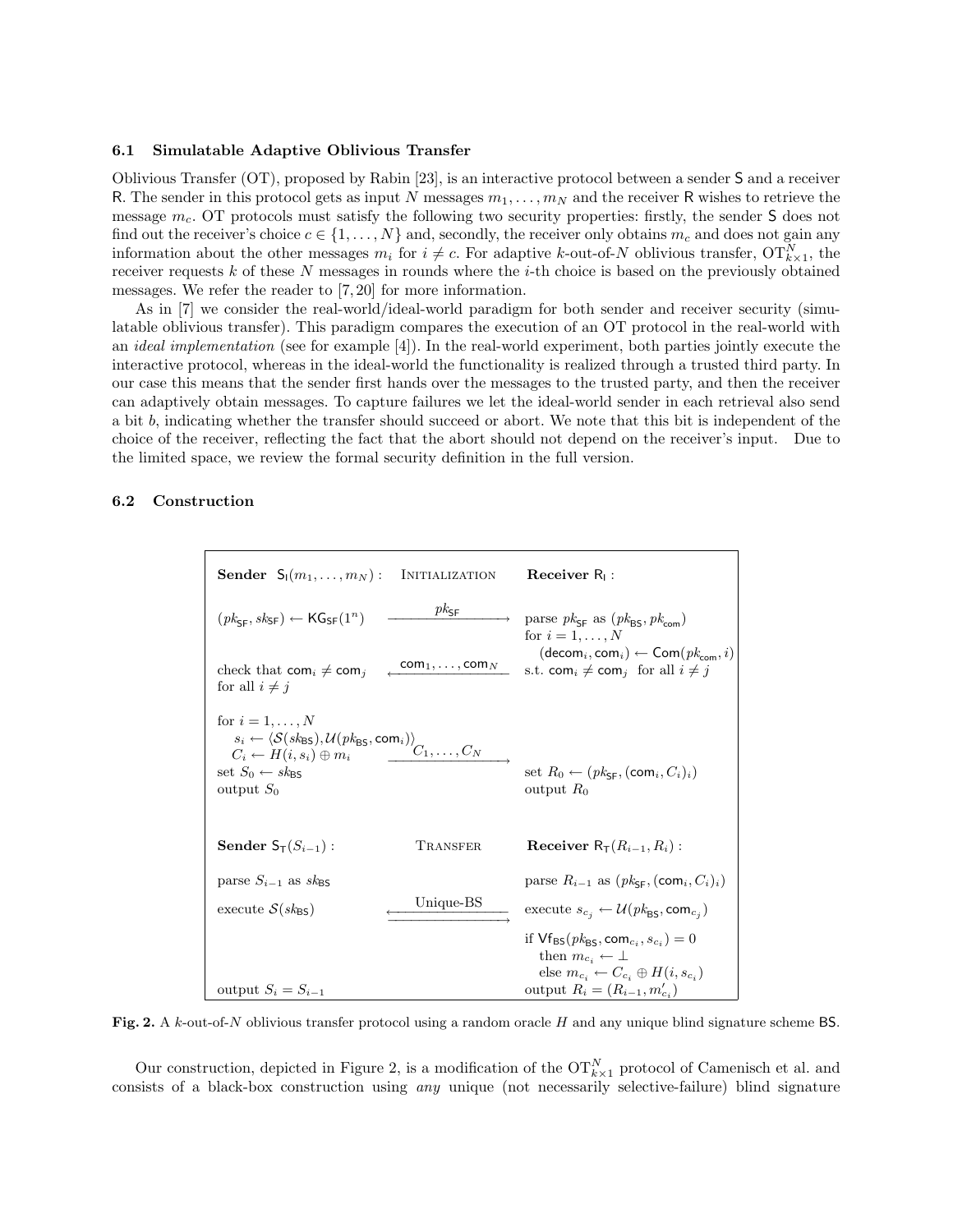scheme. The sender in the first step of the protocol generates a key-pair for the blind signature scheme and sends it to the receiver. The receiver, in return, hands N distinct commitments (for values  $1, 2, \ldots, N$ , represented as n-bit-strings each) over to the sender. These commitments serve as "messages" for the signature generation. Note that distinctiveness of the commitments holds with high probability by the binding property.

After the sender has verified that all commitments are distinct, it encrypts each message in its database by XOR-ing the message  $m_i$  with  $H(i, s_i)$ , where i is the index of the i-th commitment  $com_i$  and  $s_i$  is the unique signature of message  $com_i$  under  $pk_{BS}$ . The sender can easily compute this signature locally by running the signature issue protocol with the help of the signing key and an honest user instance for "message"  $com_i$ .

After having finished the initialization phase, both parties engage in a transfer phase that consists of a run of the unique blind signature scheme. In the case that the receiver wishes to obtain the  $i$ -th message  $m_i$ , then it has to choose the commitment com<sub>i</sub> (as the message to be signed) during the signature issue protocol.

From a high-level point of view unforgeability guarantees that the receiver cannot receive more messages than interactions took place (sender's security) and blindness guarantees that the sender cannot tell which message has been signed (receiver's security).

**Theorem 3.** If the unique blind signature scheme BS is unforgeable then the  $OT_{k\times 1}^N$  scheme depicted in Figure 2 is sender-secure in the random oracle model.

The proof of this (and the following) theorem appears in the full version.

**Theorem 4.** If BS is a secure blind signature scheme and  $C$  is a secure, length-invariant commitment scheme, then the  $OT_{k\times 1}^N$  scheme depicted in Figure 2 is receiver-secure in the random oracle model.

# Acknowledgments

We thank Heike Busch, Jonathan Katz, and the anonymous reviewers for valuable comments. Both authors are supported by the Emmy Noether Program Fi 940/2-1 of the German Research Foundation (DFG).

### References

- 1. Masayuki Abe. A Secure Three-Move Blind Signature Scheme for Polynomially Many Signatures. Advances in Cryptology — Eurocrypt'01, Volume 2045 of Lecture Notes in Computer Science, pages 136–151. Springer-Verlag, 2001.
- 2. N. Asokan, Victor Shoup, and Michael Waidner. Optimistic Fair Exchange of Digital Signatures. Advances in Cryptology — Eurocrypt'98, Volume 1403 of Lecture Notes in Computer Science, pages 591–606. Springer-Verlag, 1998.
- 3. Alexandra Boldyreva. Efficient Threshold Signatures, Multisignatures and Blind Signatures Based on the Gap-Diffie-Hellman-Group Signature Scheme. Public-Key Cryptography (PKC)'03, Volume 2567 of Lecture Notes in Computer Science, pages 31–46. Springer-Verlag, 2003.
- 4. Ran Canetti. Security and Composition of Multiparty Cryptographic Protocols. Journal of Cryptology, 13:143–202, 2000.
- 5. David Chaum. Blind Signatures for Untraceable Payments. Advances in Cryptology Crypto'82, pages 199–203. Plemum, New York, 1983.
- 6. Jan Camenisch, Maciej Koprowski, and Bogdan Warinschi. Efficient Blind Signatures Without Random Oracles. Security in Communication Networks, Volume 3352 of Lecture Notes in Computer Science, pages 134–148. Springer-Verlag, 2004.
- 7. Jan Camenisch, Gregory Neven, and Abhi Shelat. Simulatable Adaptive Oblivious Transfer. Advances in Cryptology — Eurocrypt'07, Lecture Notes in Computer Science, pages 573–590. Springer-Verlag, 2007.
- 8. Ivan Damgård, Torben Pedersen, and Birgit Pfitzmann. On the Existence of Statistically Hiding Bit Commitment Schemes and Fail-Stop Signatures. Volume 10, pages 163–194. Springer-Verlag, 1997.